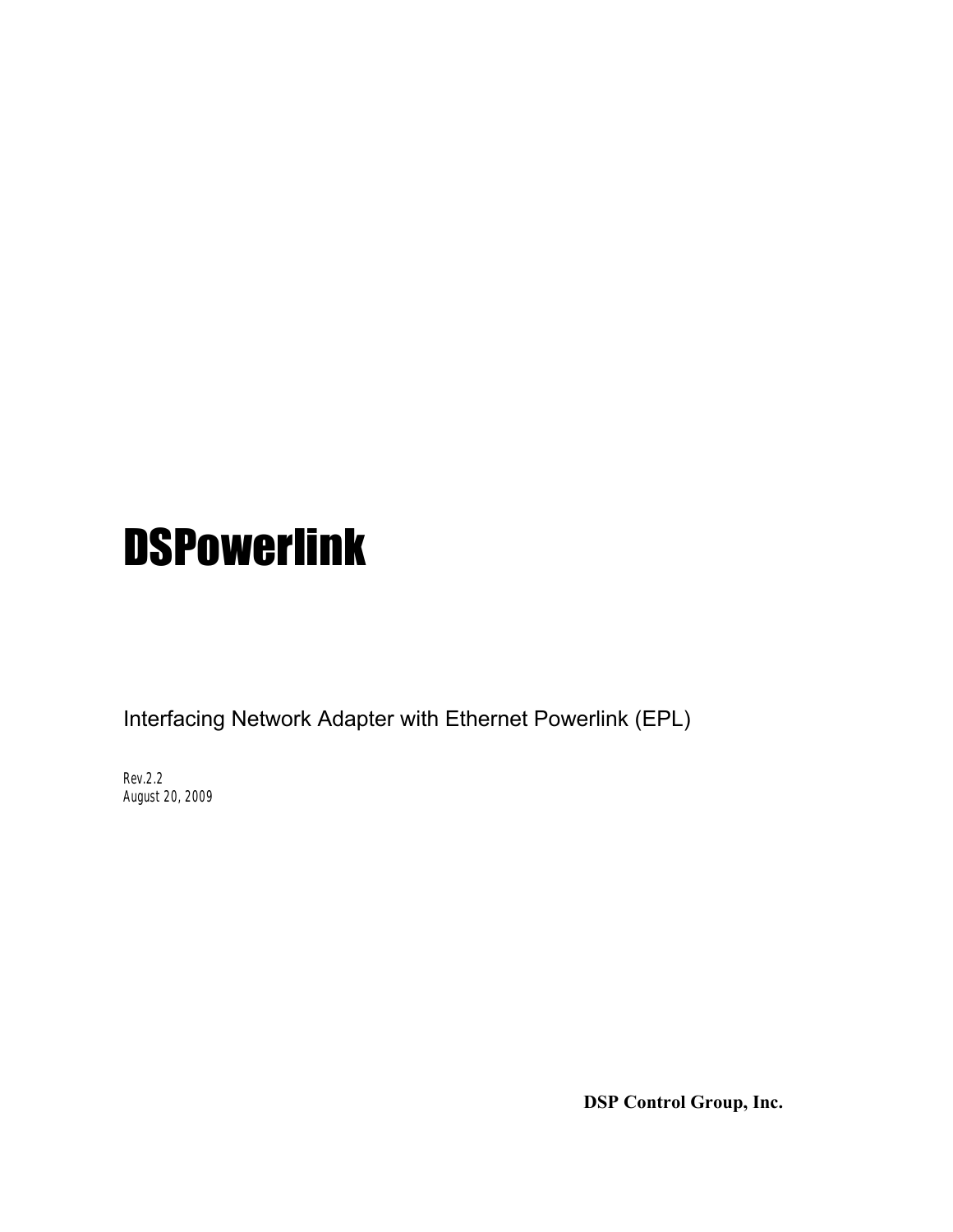## WHY ETHERNET POWERLINK (EPL)

**ETHERNET Powerlink** (**EPL**) is a deterministic real-time protocol for standard Ethernet. EPL expands Ethernet with a mixed polling and time-slicing mechanism. That brings:

> guaranteed transfer of time-critical data in very short isochronous cycles with configurable response time

> time-synchronization of all nodes in the network with a very high precision of sub-microseconds

> transmission of less time-critical data in a reserved asynchronous channel

DSPCG implementations reach cycle-times of 200µs and a time-precision (jitter) of less than 1µs.

This communication profile meets timing demands typical for high-performance automation and motion applications without changing basic principles of the Fast Ethernet Standard IEEE 802.3; it also extends it towards Real Time Ethernet (RTE).

EPL is a cyclic communications network. The diagram below represents one EPL cycle.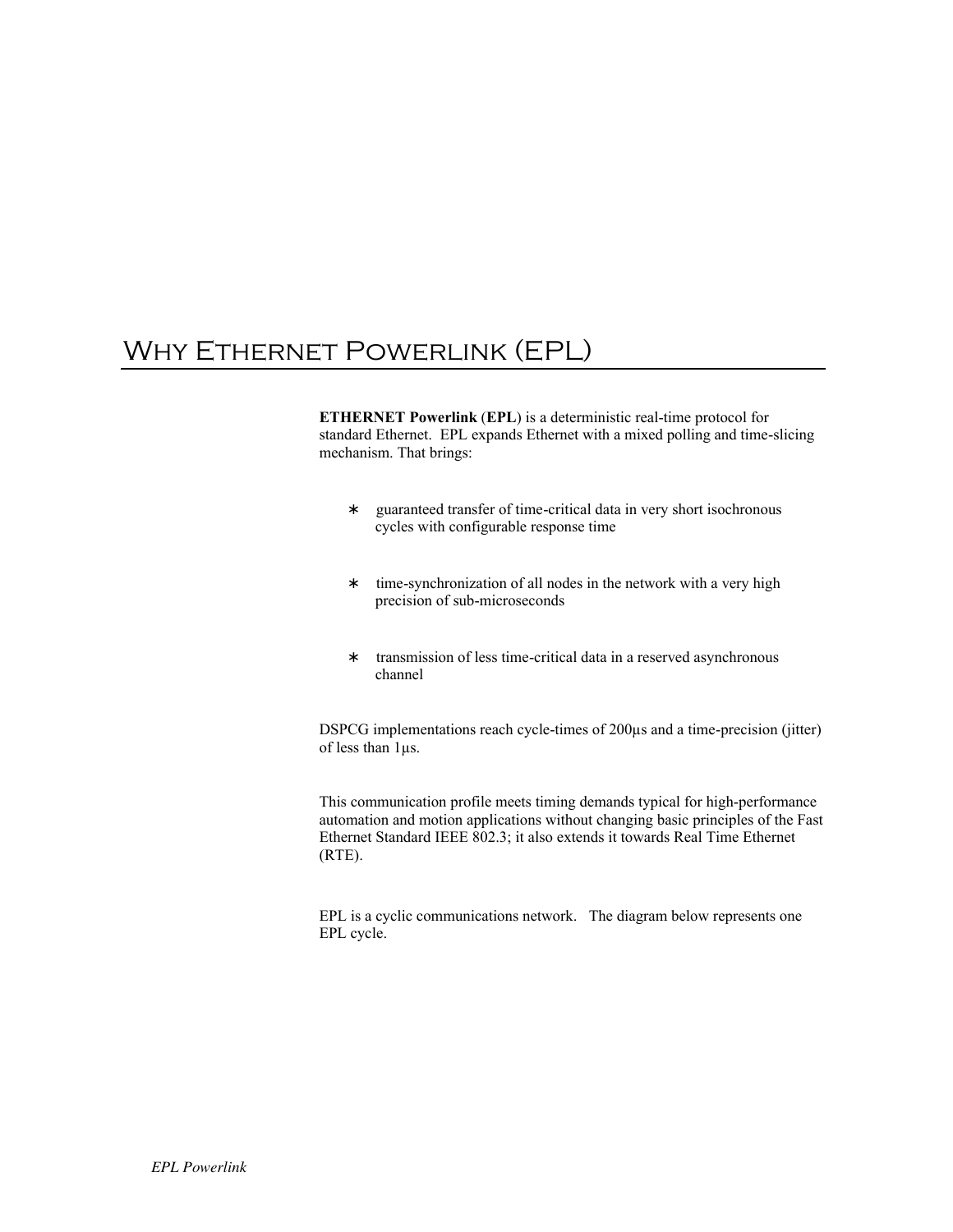

Figure 1: An EPL cycle consists of three segments

To avoid collisions and to make maximum use of the bandwidth, data exchange between the devices is time slot-based. One device on the EPL network takes on the function of the Managing Node, which controls the communication, defines the clock pulse for synchronization of all nodes, and assigns the right of transmission to the individual devices. The Controlled Nodes only transmit when requested to by the manager. An EPL cycle is divided into three periods (Fig. 1):

> **Start of Cycle (SOC):** Here the manager transmits a "Start of Cycle" frame (SoC) as a broadcast message to all controllers. All devices in the EPL network synchronize on the SoC.

**Isochronous Period:** Cyclic data exchange takes place in this time period. According to a preset (configurable) schedule, the manager transmits a Poll Request frame (PReq) sequentially to each controller. The addressed controller responds with a Poll Response frame (PRes). All nodes involved with these data can receive them, whereby a real producer (or consumer) communication between the nodes is achieved similar to CAN.

**Asynchronous Period:** This time interval is available for asynchronous, non-time-critical data exchange. The Master Node grants access to one of the Controlled Nodes based on a priority which the request contains.

The application interface of EPL is based on the mechanisms defined in the CANopen communication profile DS301 of CAN in Automation. This opens up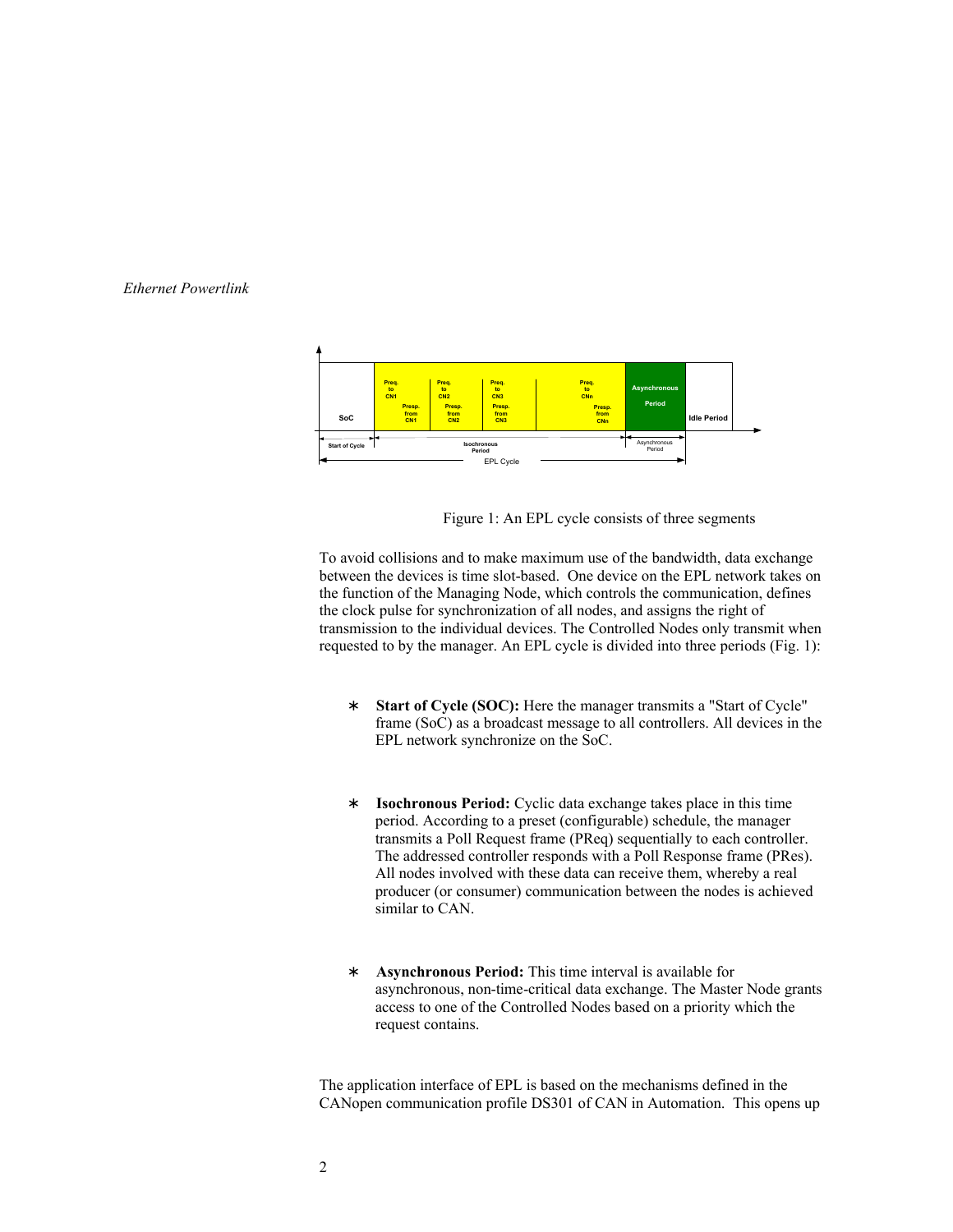a wide range of readily available and usable device and application profiles for EPL.

The reference model for EPL is similar to the communication mechanisms and elements of CANopen. Supported elements include PDO (Process Data Objects, which transmit cyclic real-time data such as I/O and encoder feedback), SDO (Service Data Objects, which are transmitted during the Asynchronous period of EPL), object dictionaries, and network management. Also, the SDO protocol can be implemented via UDP/IP and therefore using standard IP messages. This enables direct access to the object dictionaries of EPL devices by devices and applications outside the EPL system via special EPL routers.

As a result of its impressive features, EPL is suitable for implementing applications with hard real-time requirements in the range of microseconds.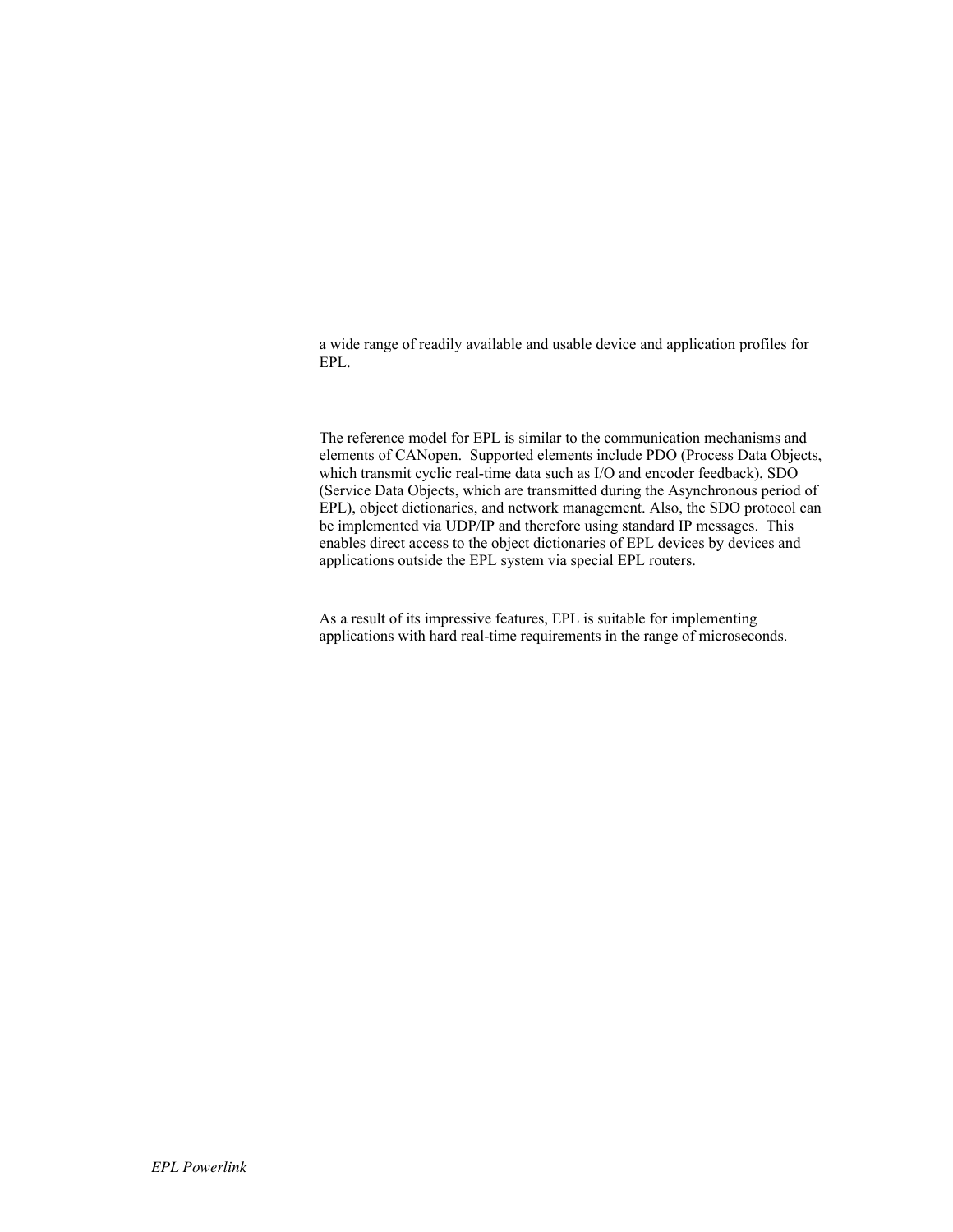## Hardware Description

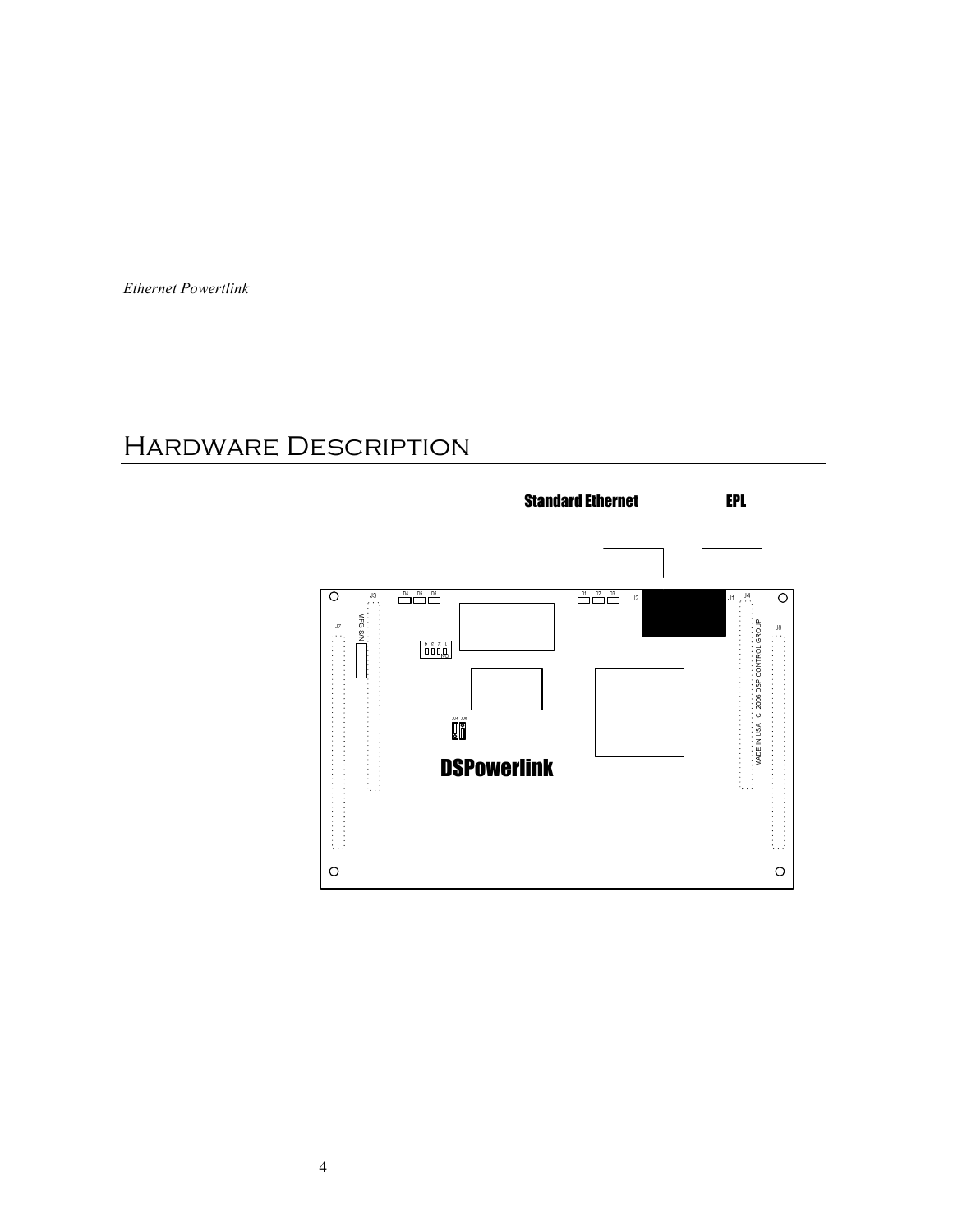Four DIP switches determine the MAC address the card will use on the EPL network. The MAC address is determined as follows:

| node      | swl       | sw2 | sw3 |          | sw4 MAC address   | DSPNET Node    |
|-----------|-----------|-----|-----|----------|-------------------|----------------|
| ΜN        | $0$ (off) |     |     | 0        | 00:CA:FR:FO:OD:00 |                |
| <b>CN</b> |           |     |     |          | 00:CA:FE:FO:OD:01 |                |
| <b>CN</b> | Ω         |     |     | 0        | 00:CA:FE:FO:OD:02 | $\mathfrak{D}$ |
| <b>CN</b> |           |     |     |          | 00:CA:FE:FO:OD:03 | 3              |
| ΜN        |           |     |     | 0        | 00:CA:FE:FO:OD:04 | 4              |
| <b>CN</b> |           |     |     |          | 00:CA:FE:FO:OD:05 | 5              |
| <b>CN</b> | U         |     |     | $\Omega$ | 00:CA:FE:FO:OD:06 | 6              |
| CN        |           |     |     |          | 00:CA:FR:FO:OD:07 |                |
|           |           |     |     |          |                   |                |

Note that no two devices on an EPL network can share a MAC address. Also note that the EPL standard requires one node to be set to the first entry in the table above, to configure it as the Managing Node. In a single motion control card application, a DSPowerlink card will serve as Managing Node. Above, switch setting illustrates a system with two Managing Nodes each with a unique DSPNet address setting.

#### *A Simple, Single-DSPowerlink Network*

Figure 3 illustrates the topology of a simple system inclusive of a single DSPowerlink card and associated Mx4 controller, and one bank of remote I/O. As noted earlier, the Managing Node (DSPowerlink) must be programmed at address 0 (all switches are set to off). The remote I/O modules (e.g. B&R X20 BC0083) can be set to any non-zero address and, finally, the Ethernet connector of the DSPowerlink card may be connected to the Ethernet terminal of an ordinary PC.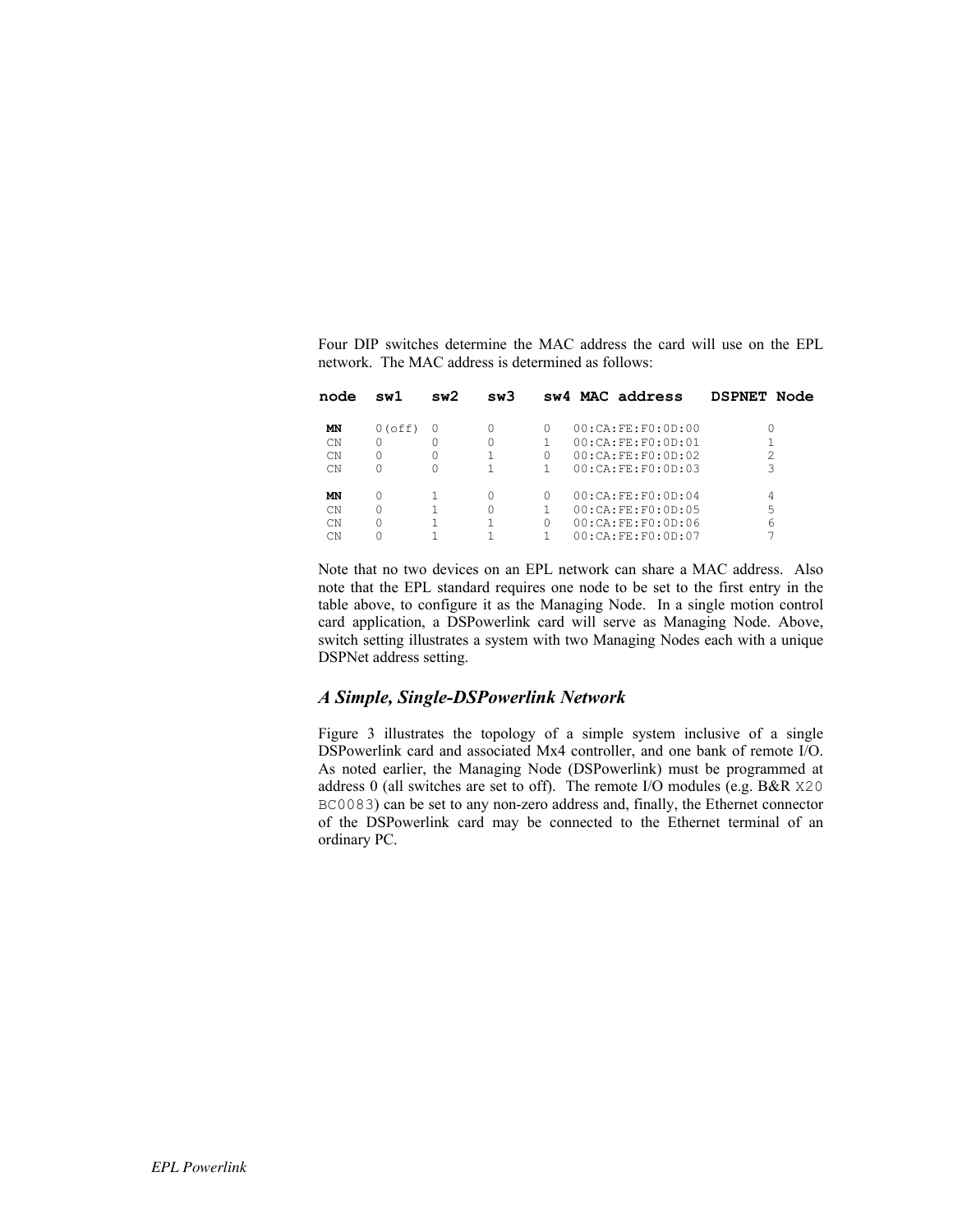

Figure 3: A system inclusive of one DSPowerlink and a remote I/O





Figure 4: Using DSPowerlink cards as both Controlled and Managing Nodes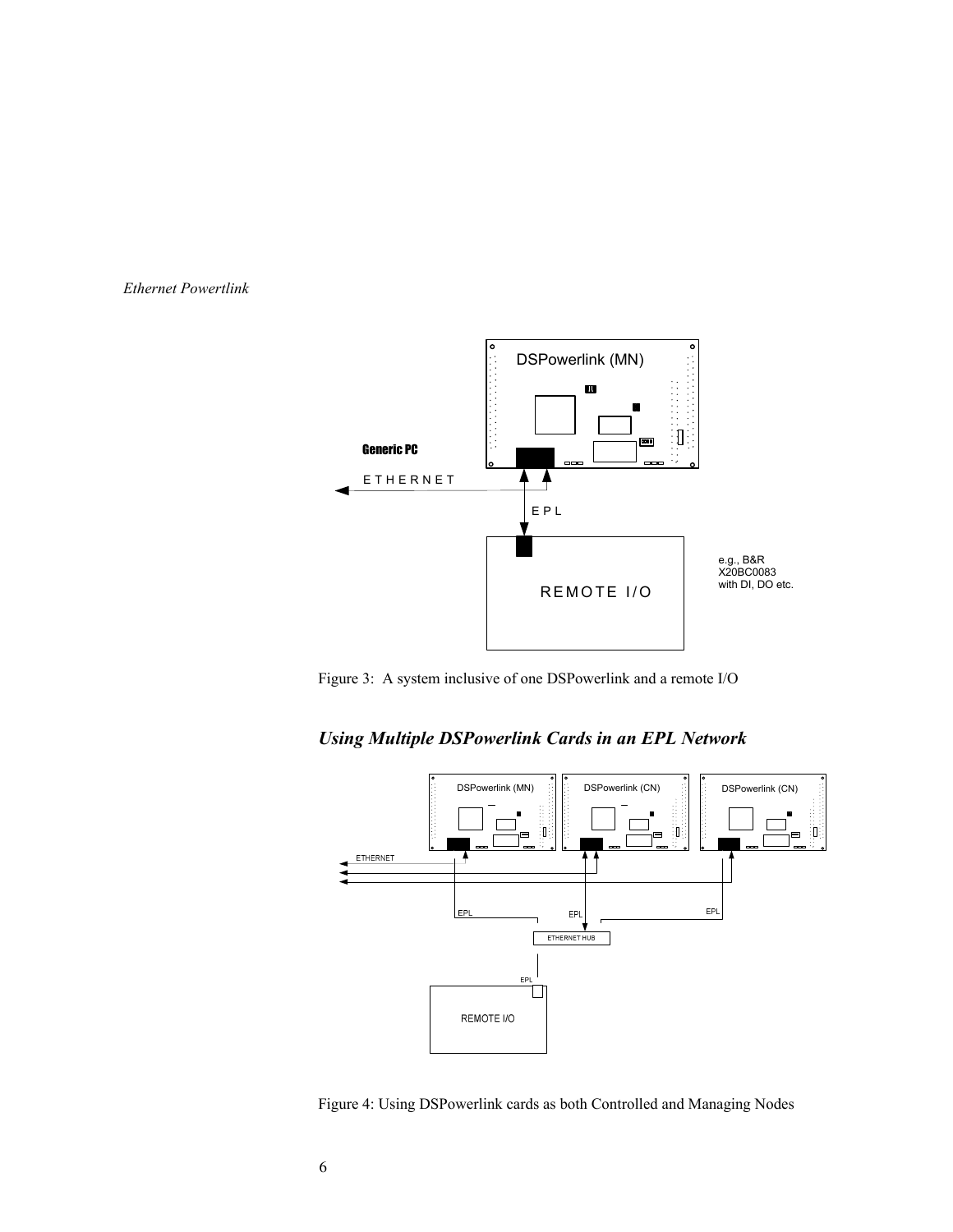Figure 4 illustrates the use of several DSPowerlink cards in an EPL network, along with a remote I/O unit. Clearly, only one DSPowerlink card can be the Managing Node, while all others must be the Controlled Nodes. It is noteworthy that this by no means will impose a constraint on the functionality of any Mx4 controller. Thus, from the application point of view all Mx4 boards are alike and they all share the same remote I/O unit.

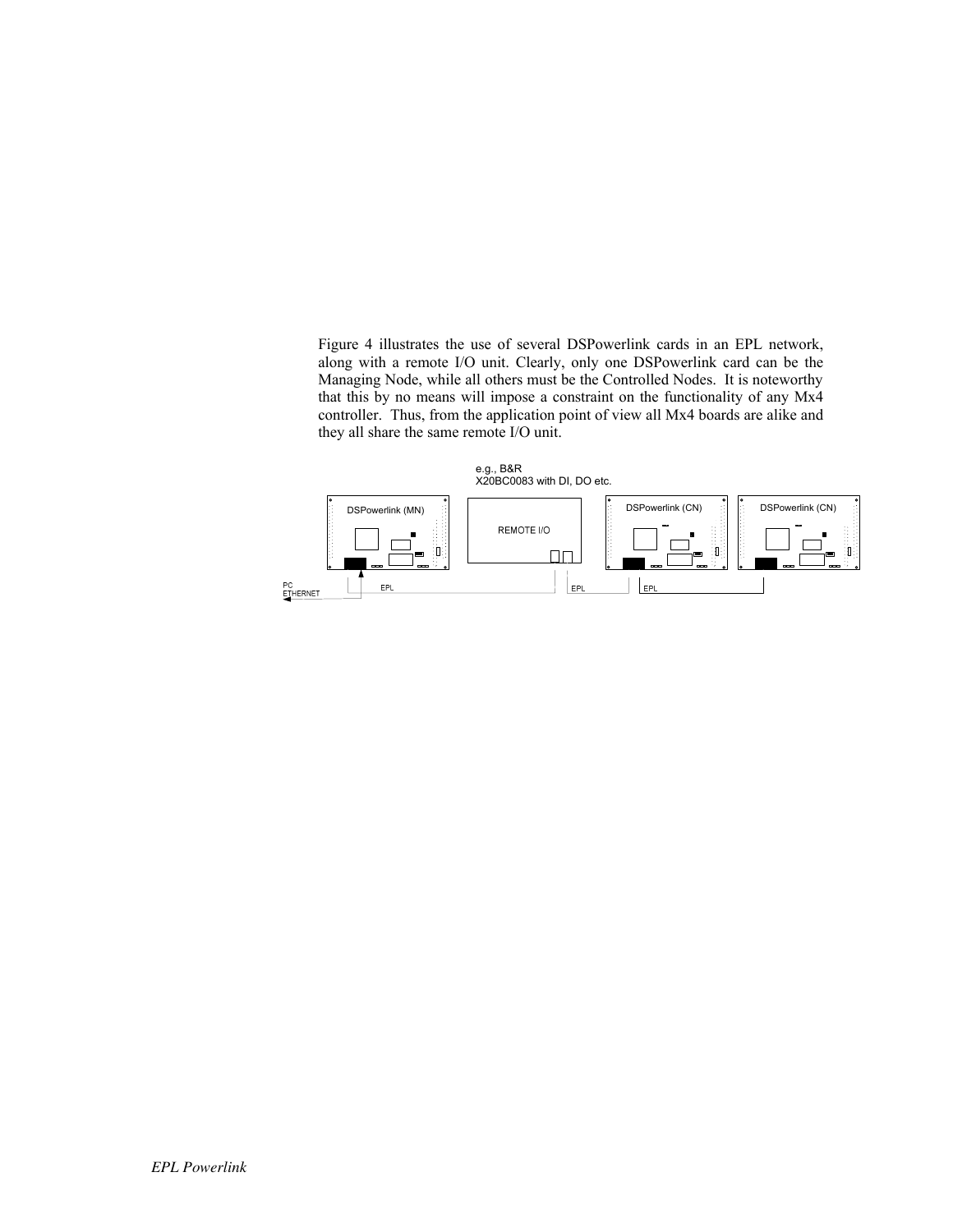Users of DSPowerlink with an Mx4 controller can use one of two different software interfaces to control the Mx4 from a host PC. The first is via DSP Control Group's Mx4Pro software environment, which permits the user to write, compile, and download DSPL programs for an Mx4 controller; and view DSPL program operation on the Mx4 controller by monitoring DSPL variables in real time.

The second method is to use C routines and Windows 2000/XP drivers provided by DSP Control Group to create your own Windows applications to communicate with and control each Mx4 Controller.

#### *Installing Mx4Pro (applicable only to star connected firmware version)*

To install Mx4Pro, simply run *Mx4Pro5302\setup.exe* from the installation CD. The installation process will prompt you for the directory to install to on your hard drive.

You will need to install the latest version of Mx4Pro's DSPL compiler to accommodate all of DSPowerlink's features. Copy the file *DSPLCO32.EXE* from the root directory of the installation CD to the directory into which you have installed Mx4Pro. When asked whether you want to overwrite the existing file in the Mx4Pro directory, click *OK*.

To install the DSPowerlink driver for Windows,

- 1. Select *Network and Dial-up Connections* from Windows Control Panel
- 2. Select the *Networking* tab
- 3. Click the *Install...* button
- 4. From the component list, select *Protocol*
- 5. Click the *Add...* button
- 6. Click the *Have Disk...* button (these are instructions for Win XP. For Win 2K these instructions are slightly different see: Readme.txt)
- 7. Browse to the *Drivers\Win2000\_Drivers* directory on the installation CD if you are installing under Windows 2000, or *Drivers\WinXP\_Drivers* if you are installing under Windows XP
- 8. Select the *DSPNet* protocol
- 9. Windows may prompt for a .sys file; this can be found in the *Drivers\Win2000\_Drivers* or *Drivers\WinXP\_Drivers* directory selected in step 7. above.
- 10. NOTE: The DSPNet protocol will NOT appear in the list of network protocols. This is normal.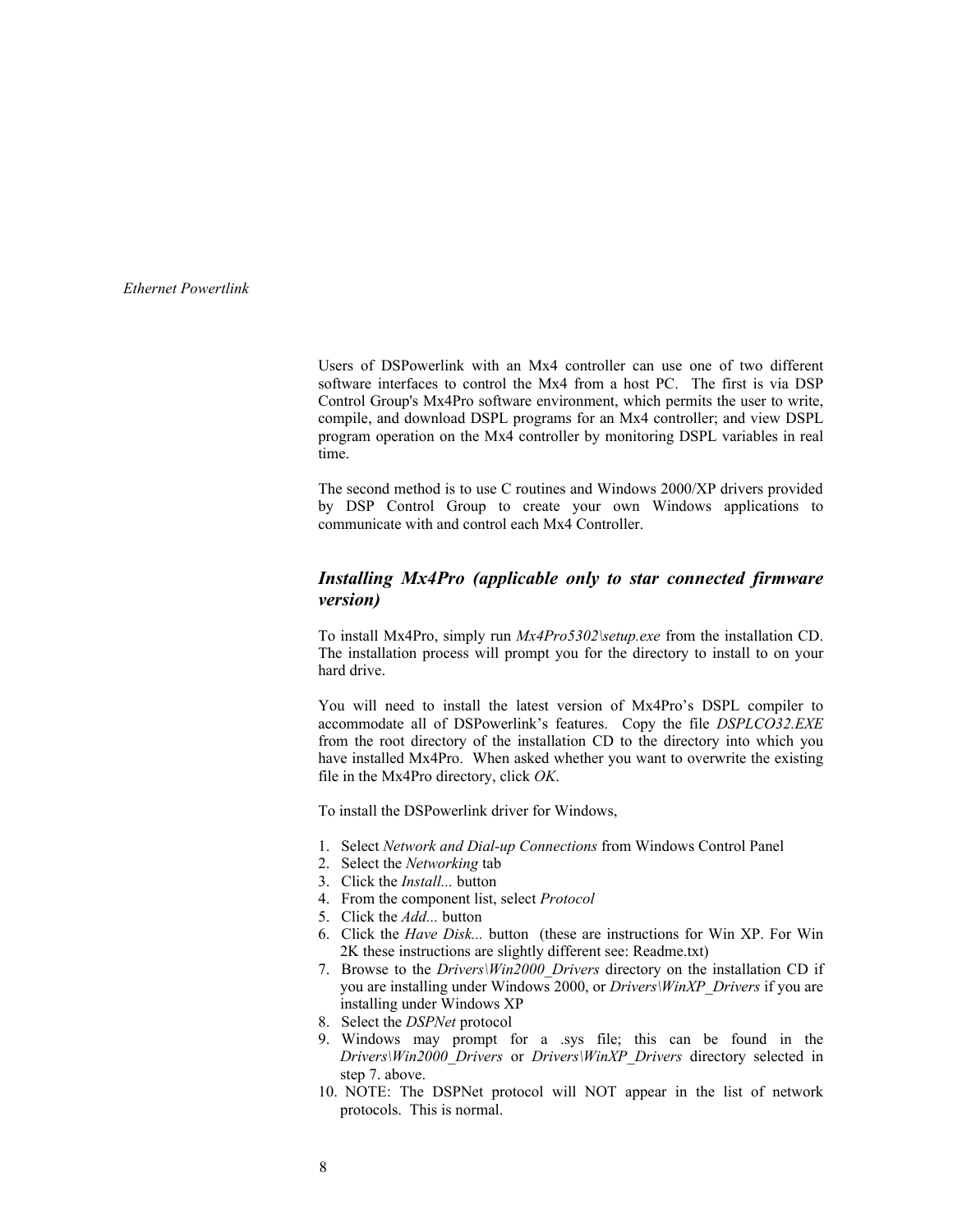After installing the protocol, all you need to do is connect an Ethernet cable from the host PC to any DSPowerlink card. A connection will be established automatically when you run Mx4Pro.

### *Installing a Simple C-Language Project*

Multiple C-language projects are included on the installation CD to demonstrate interfacing to a DSPowerlink card from a user's application. The projects are designed to run from a DOS command-line window under Windows 2000 or Windows XP, and are simple command-line applications which permit the user to access dual-port RAM (DPR) on the Mx4 controller on which the DSPowerlink card is installed, and to download various types of data tables. It is assumed that the user is familiar with DOS command-line operations.

Interfacing to a DSPowerlink card from C requires first that WinPcap, an opensource freeware Ethernet interface, be installed on your computer. A version of WinPcap in included on the installation CD in the root directory. Run the executable *WinPcap 4 0.exe* to install WinPcap to your computer. The same version of WinPcap works for both Windows 2000 and Windows XP.

Two sample projects generated using Microsoft Visual  $C++ 6.0$ , are included on the CD, and each project comes in two versions. One version has its interface routines compiled into a DLL; the other has the routines included as source files which you can view and modify.

The projects are included as compressed zip files on the installation CD. Simply decompress whichever version you want into a directory on your hard drive, and modify or run the project as desired. The project *DPR* provides a simple interface to DPR on an Mx4 controller. Run the executable *DPR.EXE*, located in the *Debug* subdirectory of the project, without any command-line parameters to see an information screen describing program operation.

For more information about understanding DPR, see the user manual for your Mx4 controller.

The project *DWNLD* permits the user to download DSPL code and various cam and cubic spline tables to the Mx4 controller. Run the executable DWNLD*.EXE*, located in the *Debug* subdirectory of the project, without any command-line parameters to see an information screen describing program operation.

For more information about DSPL and the various tables supported by your Mx4, see the user manual for your Mx4 controller.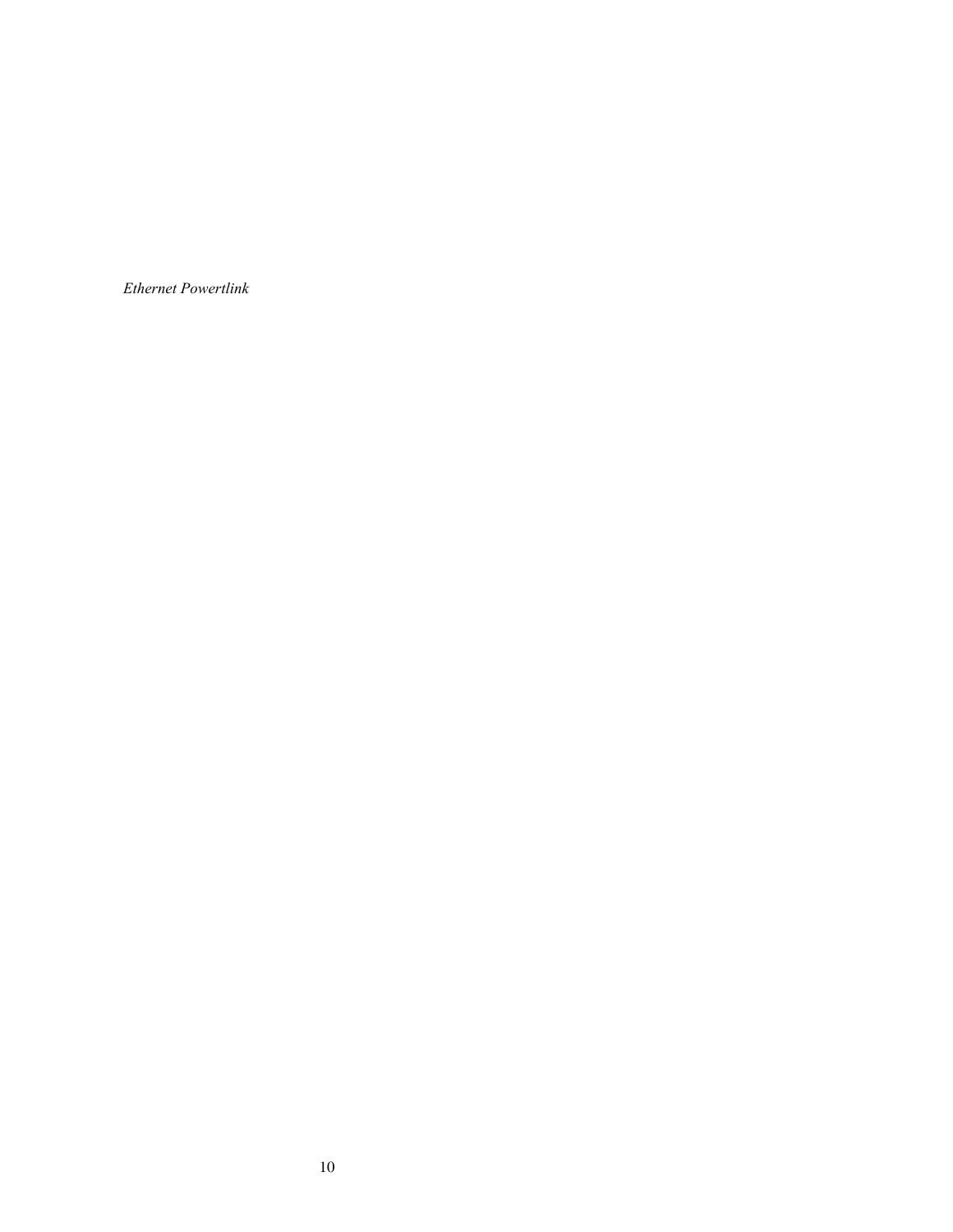## Glossary

#### *Process Data*

The data exchanged during the isochronous phase are known as Process Data Objects (PDO) and are device and application dependent. You choose what data you wish to exchange at 'design time'. Examples would be control and status information, speed, position, torque demand for a drive, digital and analogue I/O information, or perhaps absolute position from an EPL encoder.

#### *Multiplexing to Optimize Bandwidth*

Each of the time slots can actually be multiplexed amongst a number of Controlled Nodes, which then effectively operate at a lower cycle rate. This allows some devices to operate at an optimum fast cyclic rate, while lower priority devices operate at lower bandwidth. This provides a great deal of design flexibility for system configuration and optimization.

#### *Asynchronous Period*

The remaining cycle time is allocated for asynchronous, or non-real-time, communications. The Managing Node will grant access to this period to one of the Controlled Nodes based on a request and prioritization scheme. Messages are standard IP messages, so communication with the outside world for maintenance or production monitoring and control can take place.

#### *Service Data*

During the asynchronous period, devices can request or respond with Service Data Object (SDO) messages, which can contain any information which is generally not time critical. This can be for control purposes such as gain changes, or configuration and maintenance purposes from outside the EPL network.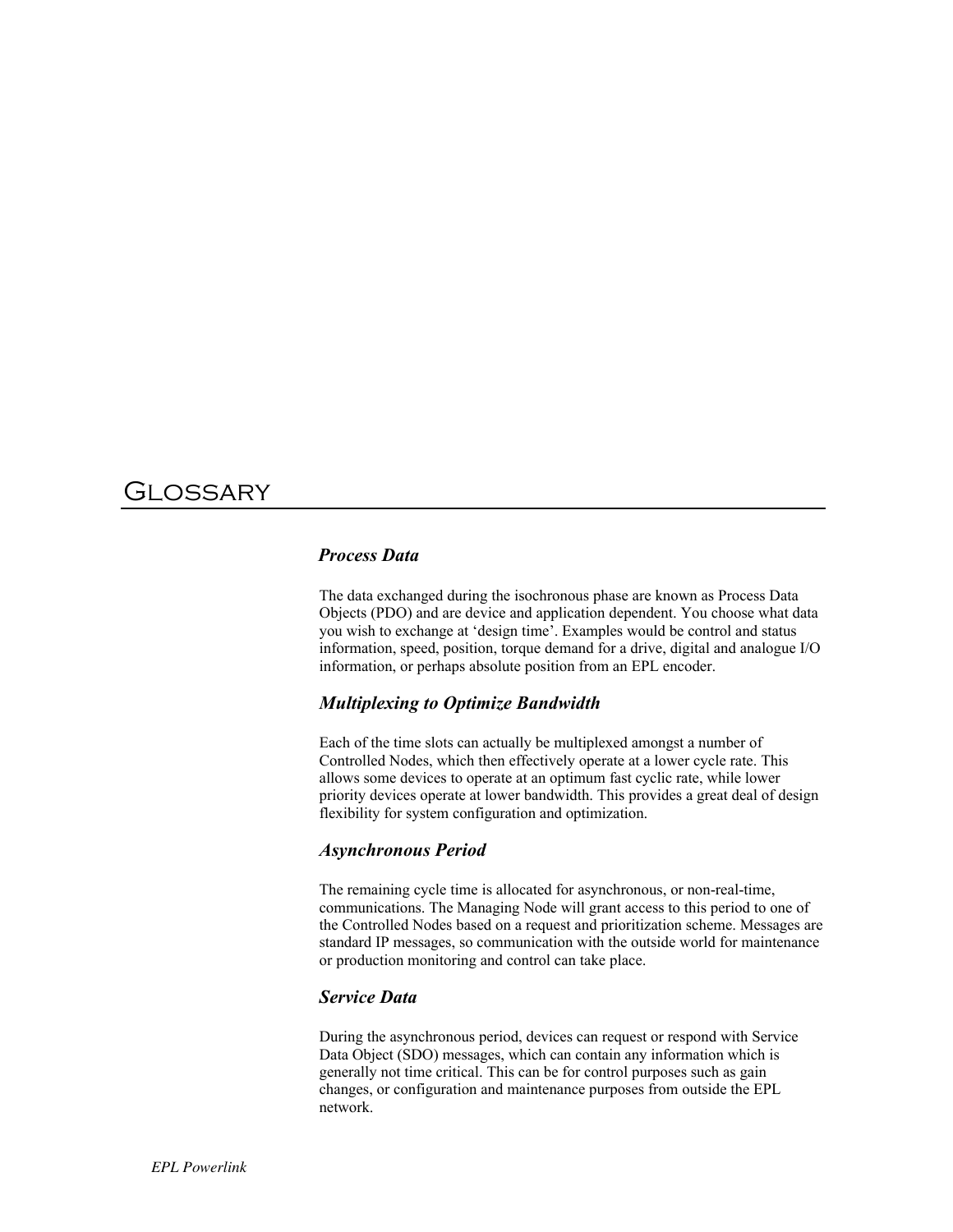#### *Internet and Network Connection*

EPL uses standard Ethernet infrastructure and physics, Hubs, CAT5e STP cabling, PHYs and MACs. EPL gateways (routers) provide a means of networking an EPL system to higher-level IT network infrastructure with integrated firewall and NAT services your IT specialists will be familiar with.

#### *EPL Security*

EPL is designed to operate as a protected network segment. Connection to other networks is done via an EPL router/gateway. An EPL router/gateway is similar to traditional routers, but with the behavior of an EPL device on one side and the behavior of a standard Ethernet router on the other side. These routers act as a mediator and also a security barrier between the open and non-deterministic Ethernet, and the deterministic EPL network. EPL routers integrate firewall technologies, which prevent unauthorized access, thereby maintaining network security and keeping hackers out.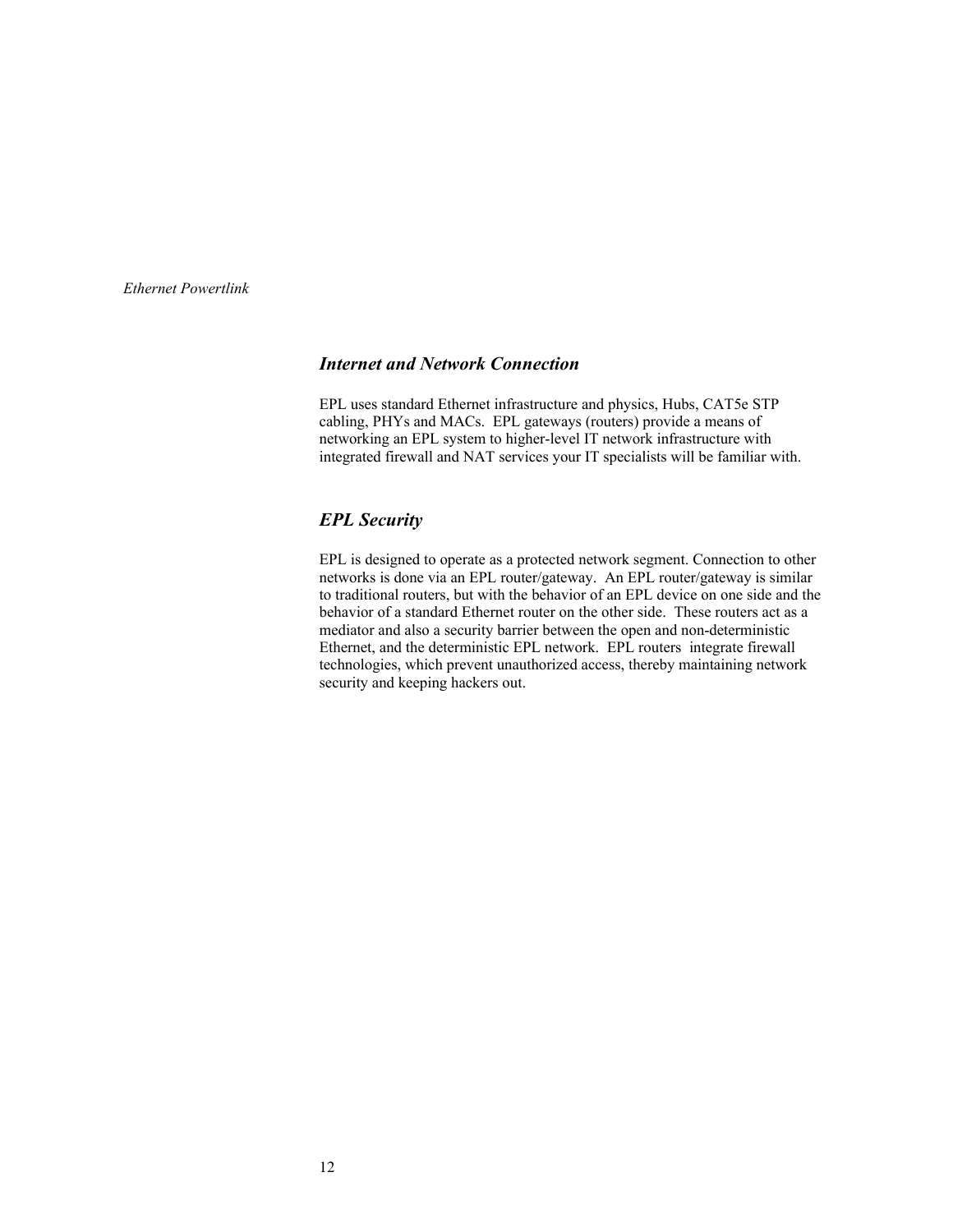### **EPL\_INP1\_REG, EPL\_INP2\_REG IDENTIFIER**

**IDENTIFIER** Real-time status of EPL inputs 0 to 31

**USAGE** DSPL (PLC, Motion)

#### **DESCRIPTION**

These input bit registers may be assigned to DSPL variables, or they may be used in conjunction with logical bitwise operators as part of the following conditional expressions in the DSPL language: IF, WHILE and WAIT\_UNTIL.

EPL\_INP1\_REG

A 16-bit value coding the status of EPL inputs (0 to 15). A bit set to 1 indicates the corresponding EPL input is in an active state.

EPL\_INP2\_REG

A 16-bit value coding the status of EPL inputs (16 to 31). A bit set to 1 indicates the corresponding EPL input is in an active state.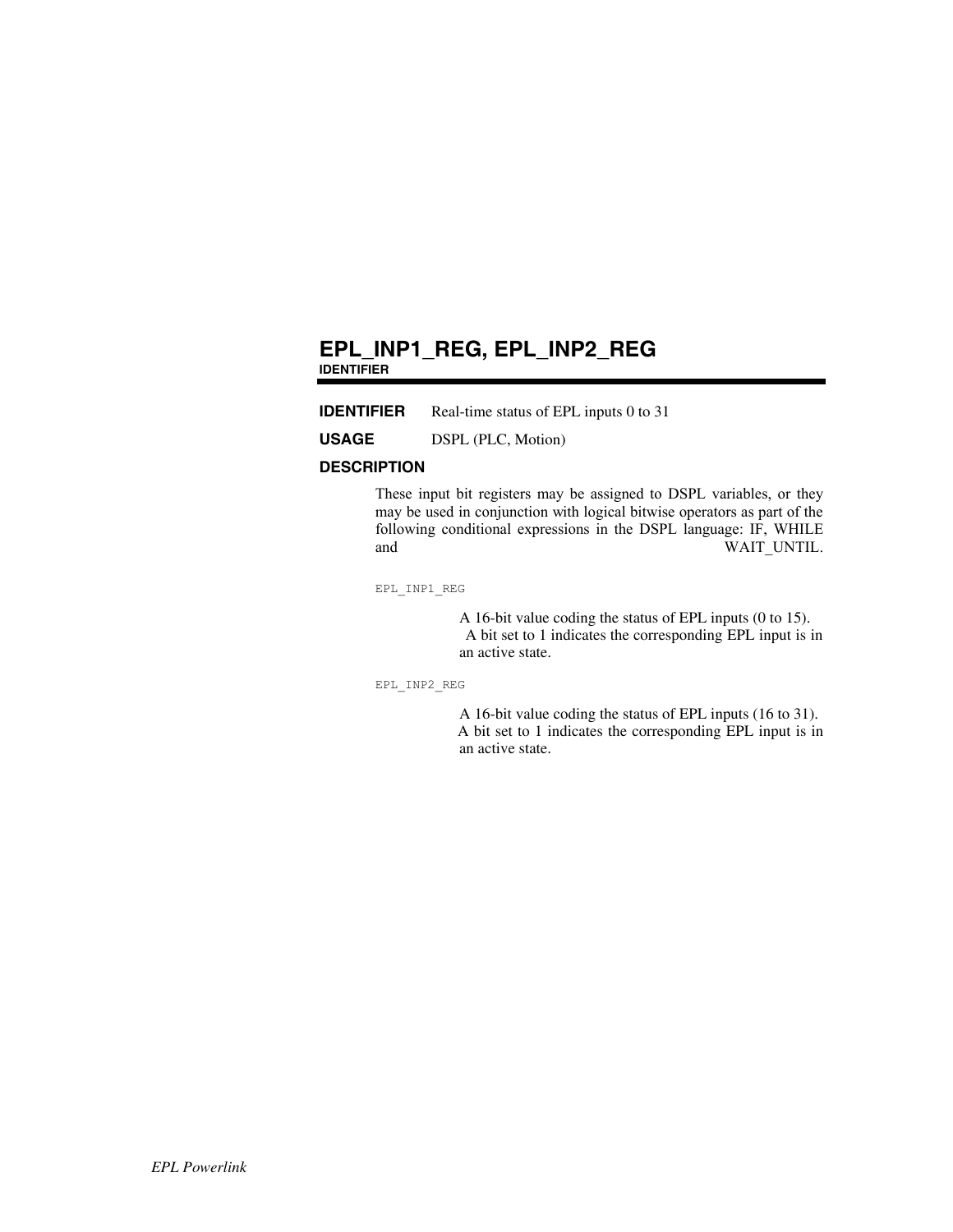### **EPL\_INP1\_REG, EPL\_INP2\_REG cont.**

#### **EXAMPLE**

The following DSPL segment holds the program until the EPL input 31 is on:

wait\_until(EPL\_INP2\_REG & 0x8000)

The following DSPL program segment increments var2 whenever EPL input 1 is on:

```
var1 = 1
while ( var1 == 1 ) 
 if (EPL INP1 REG & 0x0001)
    var2=var2+1
  endif
wend
```
The following DSPL program segment assigns the contents of EPL\_INP1\_REG to var42:

 $var42$  = EPL INP1 REG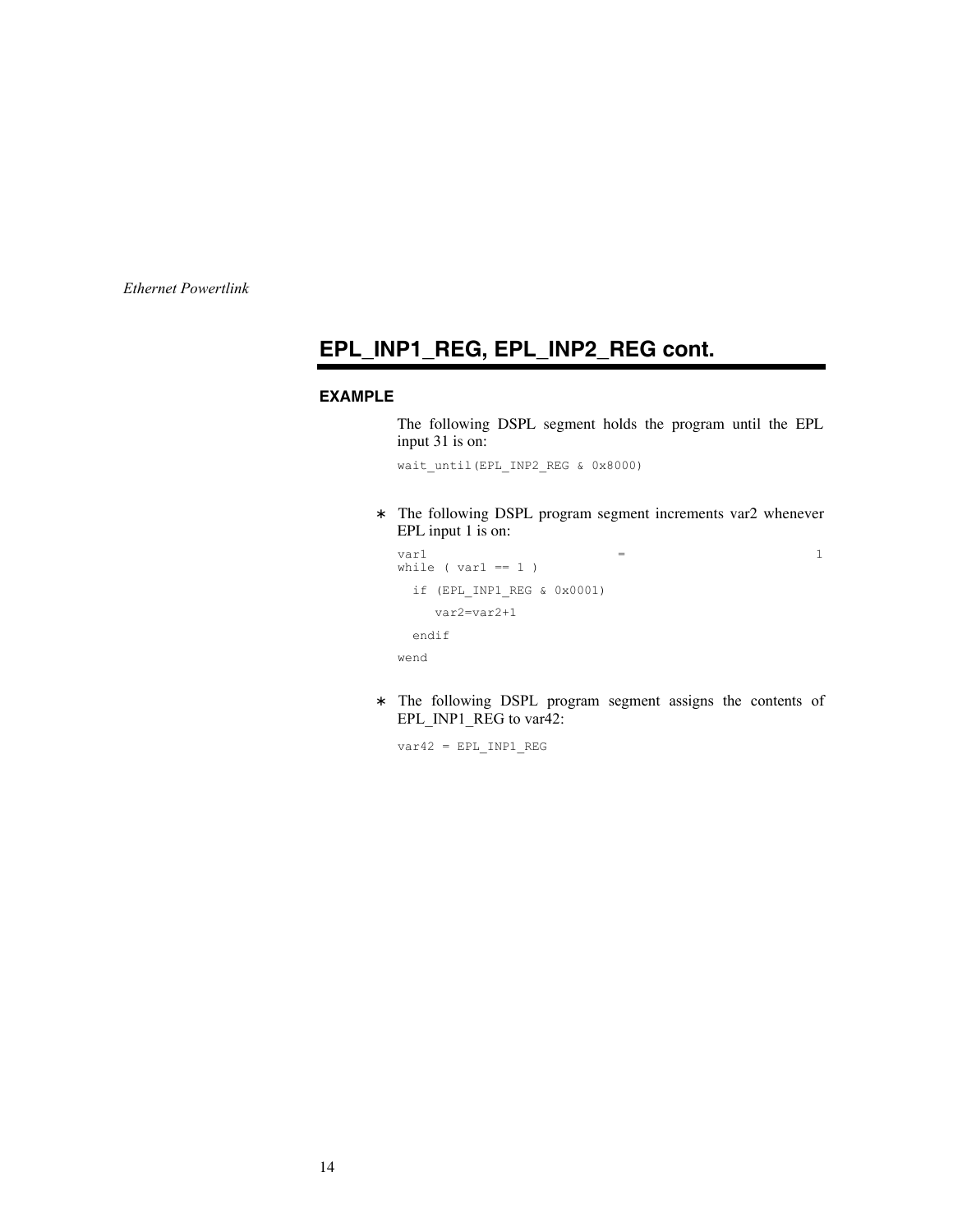### **EPL\_OUTP\_ON**

**EXECUTION** 200 microseconds

#### **SYNTAX**

[Mx4 Octavia and Mx4 and Mx42 family]

EPL\_OUTP\_ON (outp<sub>1</sub>, outp<sub>2</sub>)

**USAGE** DSPL (PLC, Motion)

#### **ARGUMENTS**

 $_{\text{output}}$  A 16-bit value coding the EPL outputs (0 to 15) to be set to ON. A bit set to 1 sets the correspondingEPL digital output to 1. A bit set to zero leaves the corresponding EPL digital output unchanged.

 $_{\text{outp2}}$  A 16-bit value coding the EPL outputs (16 to 31) to be set to ON. A bit set to 1 sets the corresponding EPL digital output to 1. A bit set to zero leaves the corresponding EPL digital output unchanged.

A complete bank of 32 digital outputs is sent cyclically to all nodes via the EPL network.

#### **DESCRIPTION**

This command sets the corresponding EPL digital output to an "ON" state.

SEE ALSO EPL\_OUTP\_OFF, OUTP\_ON, OUTP\_OFF

#### **APPLICATION**

This command can be used for a general purpose logical output operation.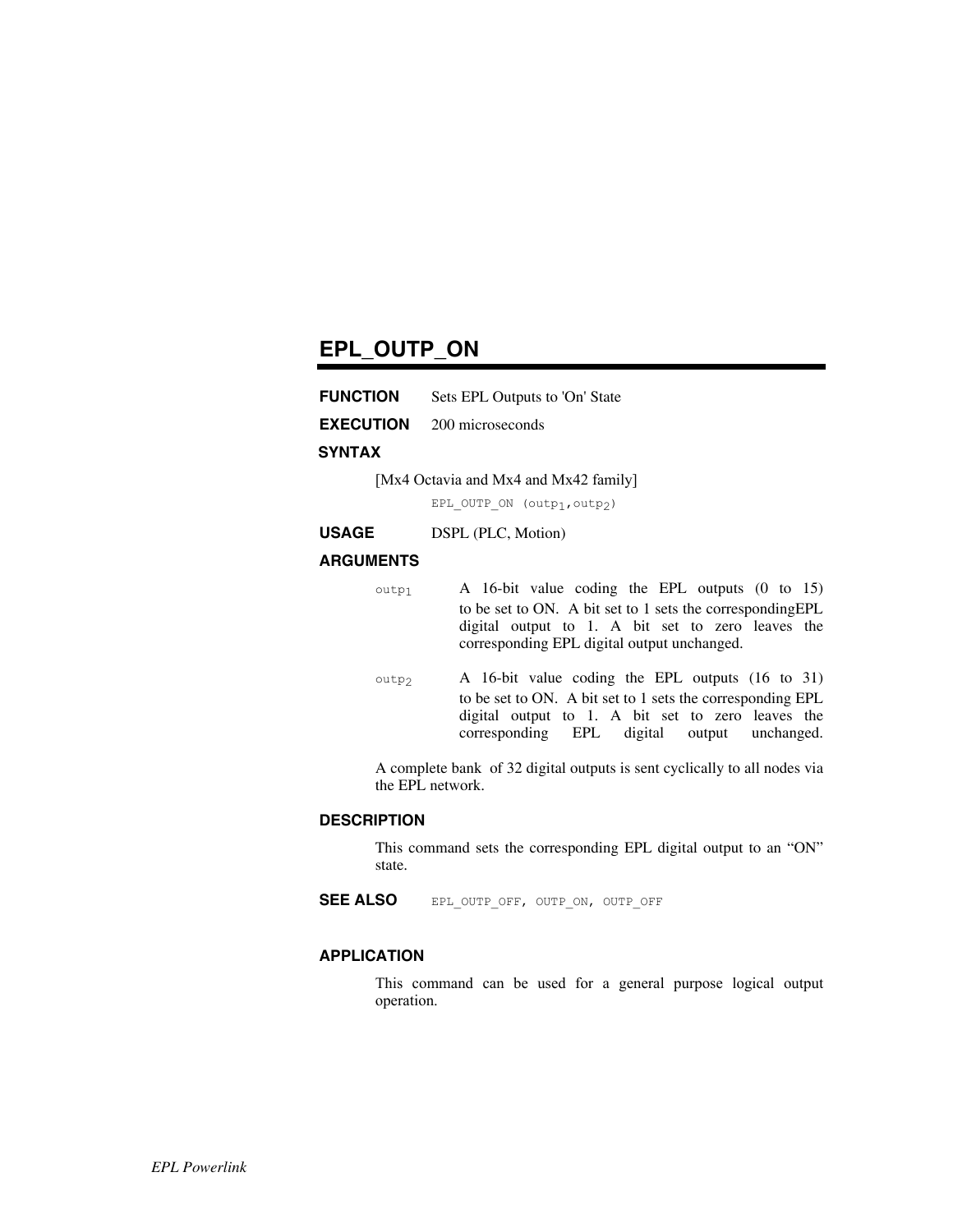### **EPL\_OUTP\_ON cont.**

### **EXAMPLE**

The following DSPL command turns on EPL outputs 2,3 and 31:

EPL\_OUTP\_ON (0x000C, 0x8000)

Also, the following DSPL program segment toggles all 32 EPL outputs on and off every 0.5 seconds.

```
var1 = 1while ( var1 == 1 )
    epl_outp_on(0xFFFF, 0xFFFF)
    delay (2500)
    epl_outp_off(0xFFFF, 0xFFFF)
    delay(2500)
wend
```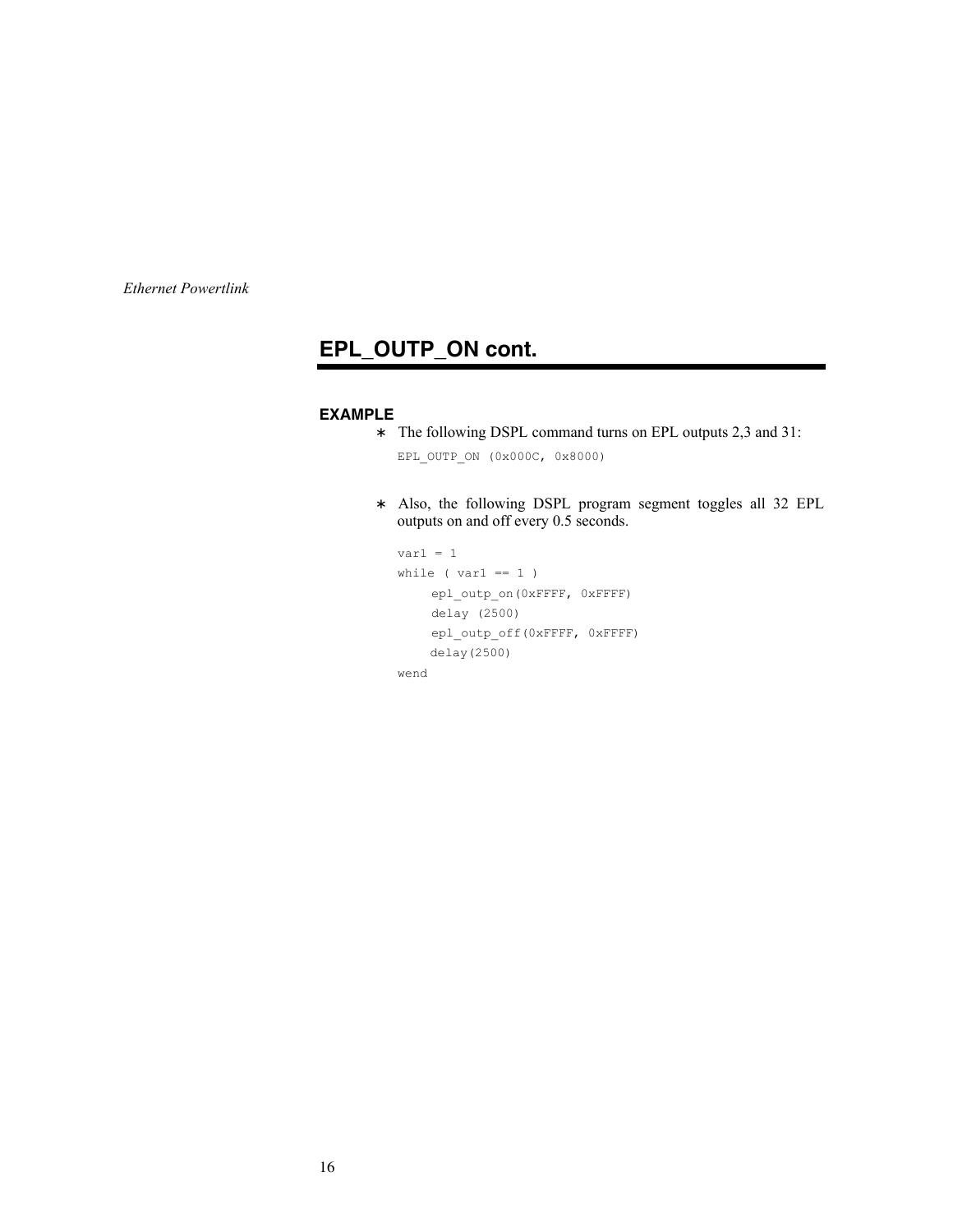### **EPL\_OUTP\_OFF**

| <b>FUNCTION</b> | Sets the EPL Outputs to 'Off' State |  |
|-----------------|-------------------------------------|--|
|                 |                                     |  |

**EXECUTION** 200 microseconds

#### **SYNTAX**

[Mx4 Octavia and Mx4 and Mx42 family]

EPL\_OUTP\_OFF (outp<sub>1</sub>, outp<sub>2</sub>)

**USAGE** DSPL (PLC, Motion)

#### **ARGUMENTS**

outp1 A 16-bit value coding the EPL outputs (0 to 15) to be set to OFF. A bit set to 1 sets the corresponding EPL digital output to 0. A bit set to zero leaves the corresponding EPL digital output unchanged.

**outp2** A 16-bit value coding the EPL outputs (16 to 31) to be set to OFF. A bit set to 1 sets the corresponding EPL digital output to 0. A bit set to zero leaves the corresponding EPL digital output unchanged.

A complete bank of 32 digital outputs is sent cyclically to all nodes via the EPL network.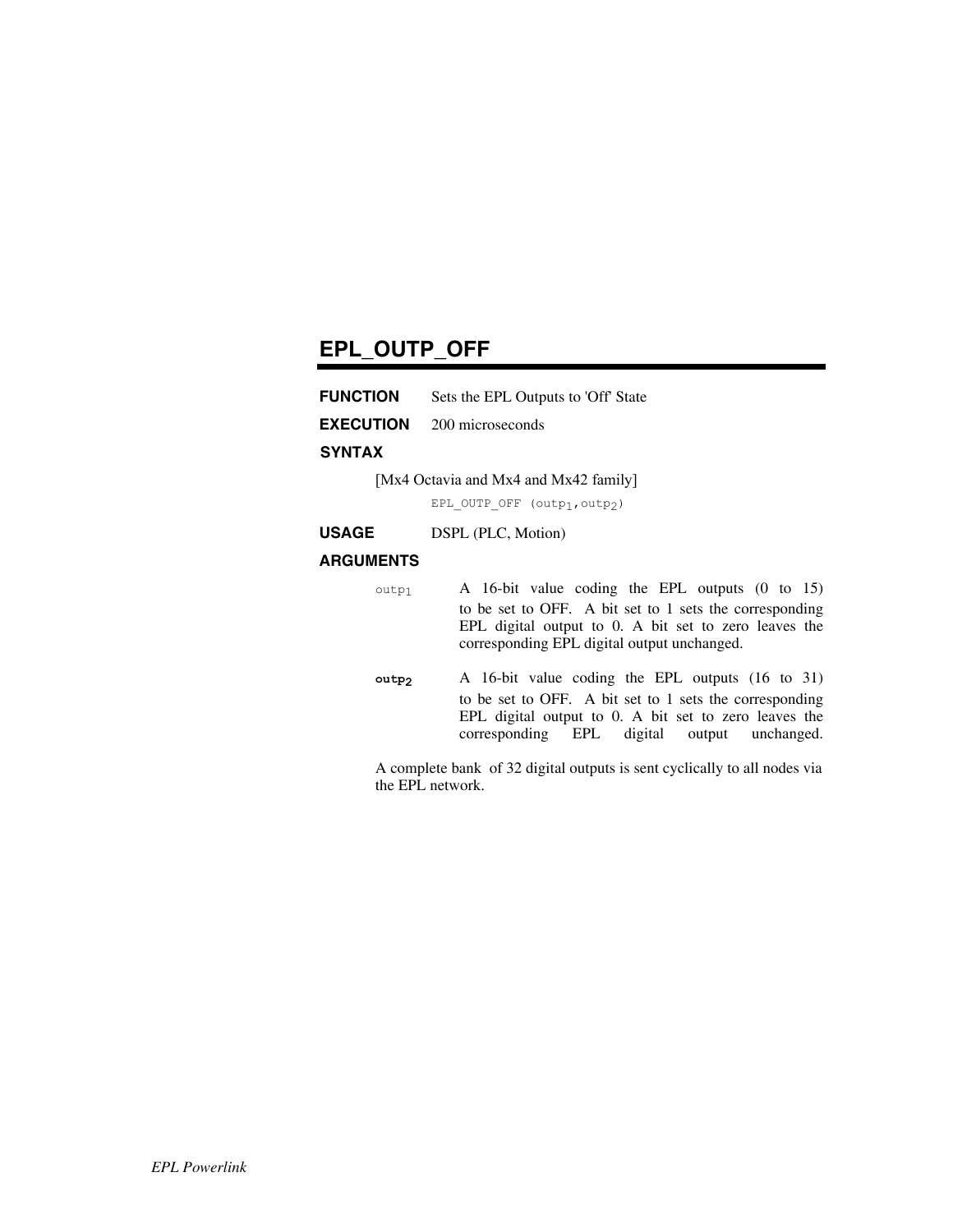#### **DESCRIPTION**

This command sets the corresponding EPL digital output to an "OFF" state.

**SEE ALSO** EPL\_OUTP\_ON, OUTP\_ON, OUTP\_OFF

### **APPLICATION**

This command can be used for a general purpose logical output operation.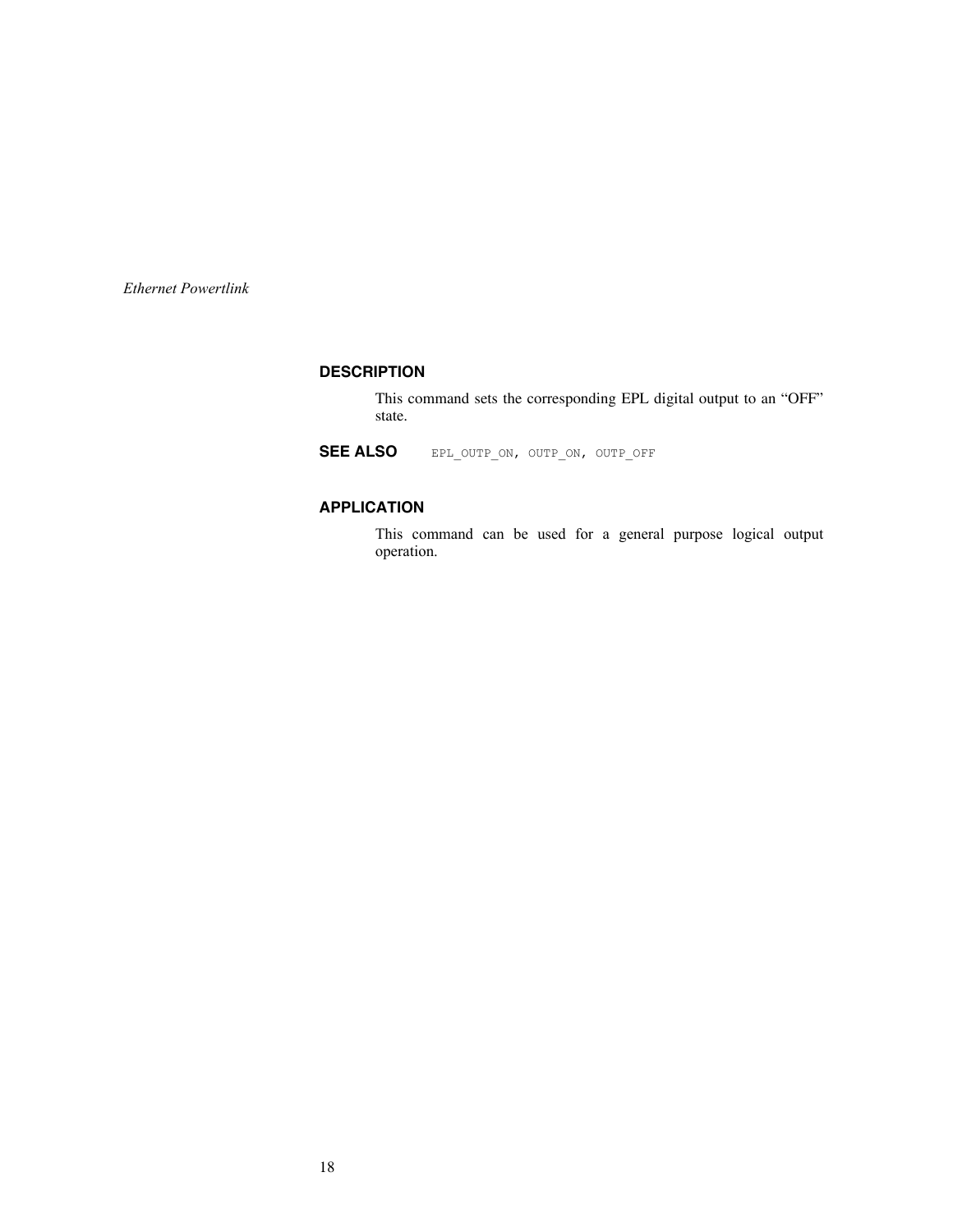### **EPL\_OUTP\_OFF cont.**

#### **EXAMPLE**

The following DSPL command turns off EPL outputs 1,2 and 30:

EPL OUTP OFF  $(0x0006, 0x4000)$ 

Also, the following DSPL program segment toggles all 32 EPL outputs on and off every 0.5 seconds.

```
var1 = 1while ( var1 == 1 )
    epl_outp_on(0xFFFF, 0xFFFF)
    delay (2500)
    epl_outp_off(0xFFFF, 0xFFFF)
delay(2500)
wend
```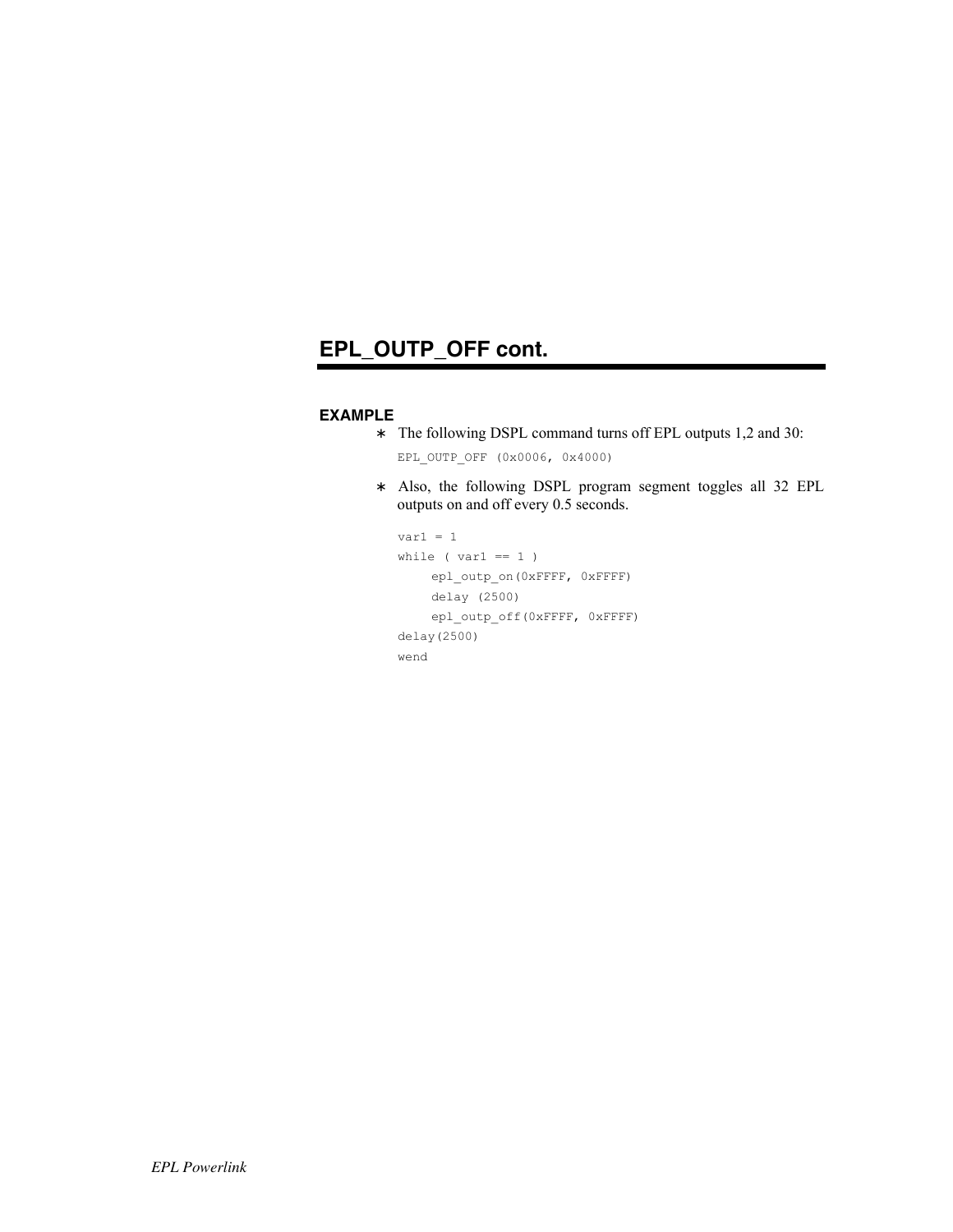### **EPL\_NODE1\_WRITE, EPL\_NODE2\_WRITE, EPL\_NODE3\_WRITE**

#### **FUNCTION** Write data at a given offset to a controlled node

**EXECUTION** 200 microseconds

#### **SYNTAX**

[Mx4 Octavia and Mx4 and Mx42 family]

EPL\_NODE1\_WRITE(offset, data) EPL\_NODE2\_WRITE(offset, data) EPL\_NODE3\_WRITE(offset, data)

**USAGE** DSPL (PLC, Motion)

#### **ARGUMENTS**

offset A DSPL variable or constant in the range 0-3, referring to which of four words of the controlled EPL device that is to be written to.

data 16 bits of device-specific data.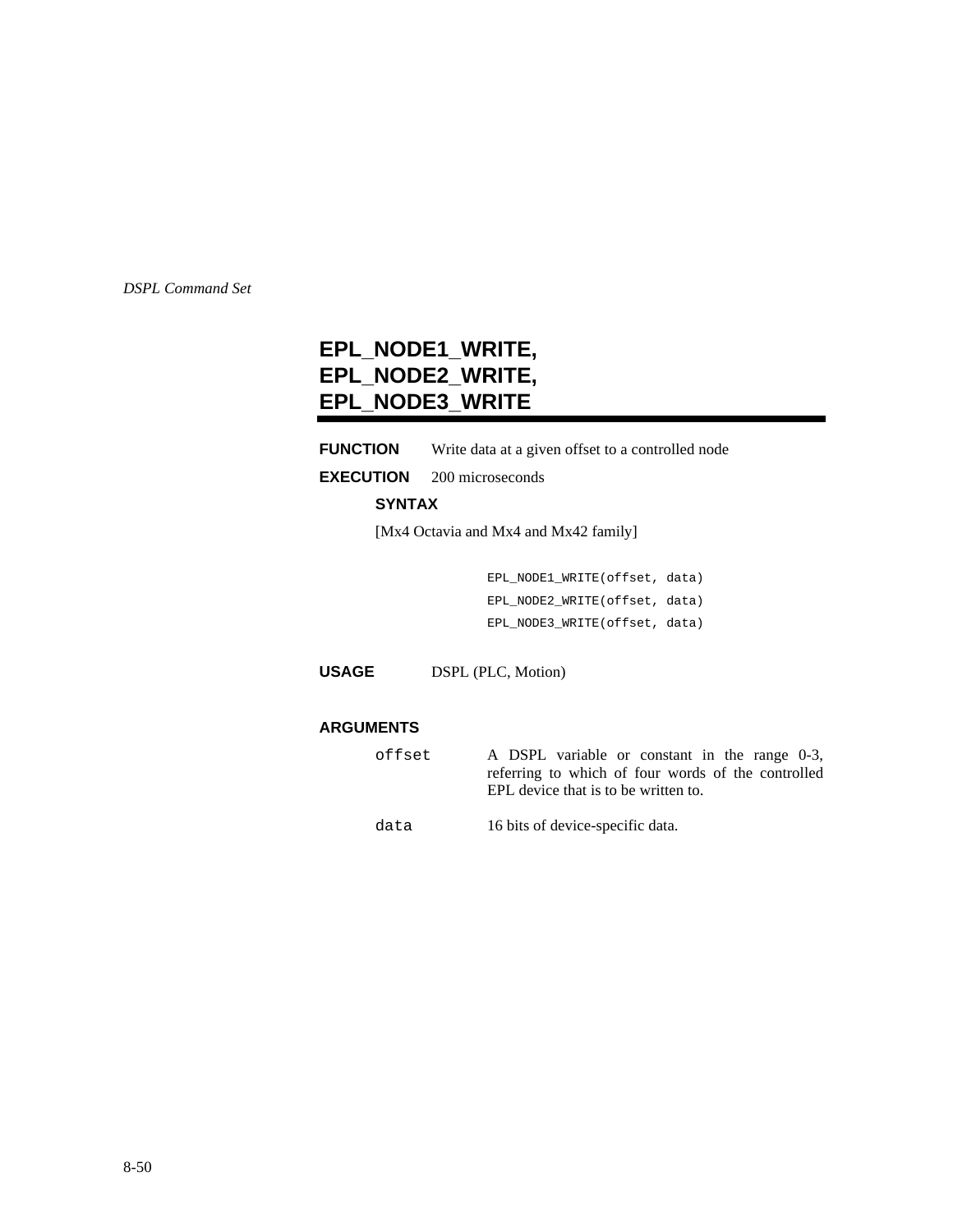### **EPL\_NODE1\_WRITE, EPL\_NODE2\_WRITE, EPL\_NODE3\_WRITE … continued**

#### **DESCRIPTION**

This command will write two of the available eight bytes for a given controlled node.

**SEE ALSO** EPL\_NODEx\_IN0, EPL\_NODEx\_IN1

#### **APPLICATION**

 This command can be used for device-specific logical output operations, as the significance of 'data' will depend upon the controlled device. Also, the numbers "1", "2", and "3" that refer to the specific controlled node are relative to the master. Therefore, if the master is node 4 then EPL\_NODE1\_WRITE will be writing to node 5. If the master is node 8, then EPL\_NODE1\_WRITE will be writing to node 9, etc.

#### **EXAMPLE**

The following DSPL program can be used for turning a Baldor EPL motor. In this example the Baldor motor is node 2.

```
plc_program:
    run_m_program (my_first)
end
my_first:
    var1 = 1;
    epl_node2_write( 0x0, 0x0000 );
   ep1_model2_write( 0x1, 0x0000 );
   ep1_model_write( 0x2, 0x0000 );
   ep1_model_write( 0x3, 0x0000 );
    epl_node1_write( 0x0, 0x0000 );
    epl_node1_write( 0x1, 0x0000 );
 epl_node1_write( 0x2, 0x0000 );
 epl_node1_write( 0x3, 0x0000 );
```
; Condense into 16-bit writes.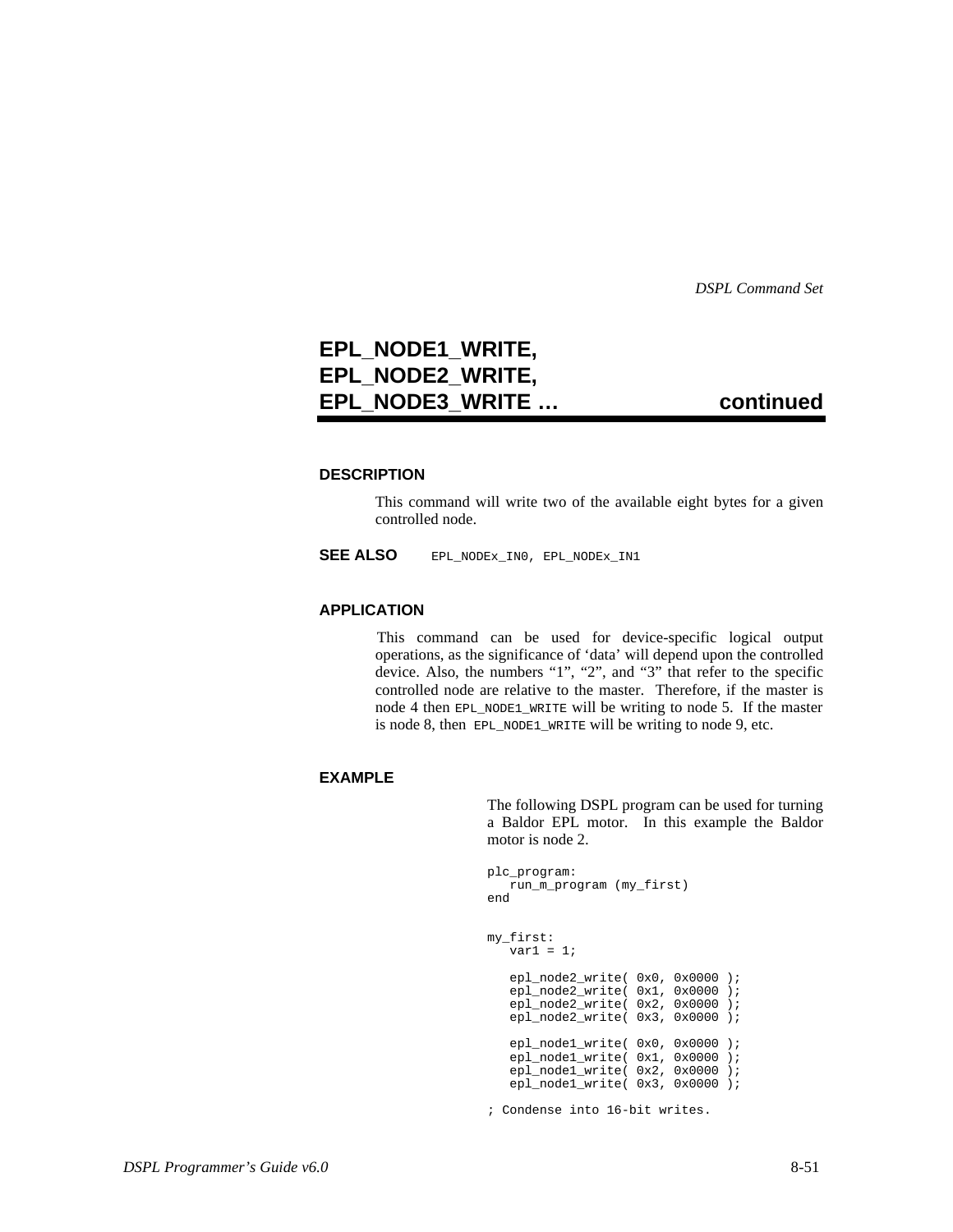### **EPL\_NODE1\_WRITE, EPL\_NODE2\_WRITE, EPL\_NODE3\_WRITE … continued**

 epl\_node2\_write( 0x0, 0x0000 ); epl\_node2\_write( 0x1, 0x0000 ); epl\_node2\_write( 0x2, 0x0000 ); epl\_node2\_write( 0x3, 0x0000 ); delay( $100$ ); epl\_node2\_write( $0x0, 0x0080$ );<br>delay( $500$ ); delay( 500 ); epl\_node2\_write( 0x0, 0x0000 ); delay( 500 ); epl\_node2\_write( 0x1, 0x0001 ); delay( 500 ); epl\_node2\_write( 0x0, 0x0046 );  $\overline{delay(500)}$  ); epl\_node2\_write( 0x0, 0x0047 );  $\det$ <sup>-</sup>ay( 500 ); epl\_node2\_write( 0x0, 0x004F ); delay( 500 ); while(  $var1 == 1$  ) epl\_node2\_write( 0x2, 0x09c4 ); epl\_node2\_write( 0x3, 0x0000 ); epl\_node2\_write( 0x0, 0x005F ); delay( 500 ); epl\_node2\_write( 0x0, 0x004F ); delay( 2000 ); epl\_node2\_write( 0x2, 0xf63b ); epl\_node2\_write( 0x3, 0xffff ); epl\_node2\_write( 0x0, 0x005F ); delay( $500$ ); epl\_node2\_write( 0x0, 0x004F ); delay( 2000 ); epl\_node2\_write( 0x2, 0x1388 ); epl\_node2\_write( 0x3, 0x0000 ); epl\_node2\_write( 0x0, 0x005F );  $\overline{delay(500)}$  ); epl\_node2\_write( 0x0, 0x004F ); delay( $2000$ ); epl\_node2\_write( 0x2, 0xec77 ); epl\_node2\_write( 0x3, 0xffff ); epl\_node2\_write( 0x0, 0x005F );  $\overline{delay(500)}$  );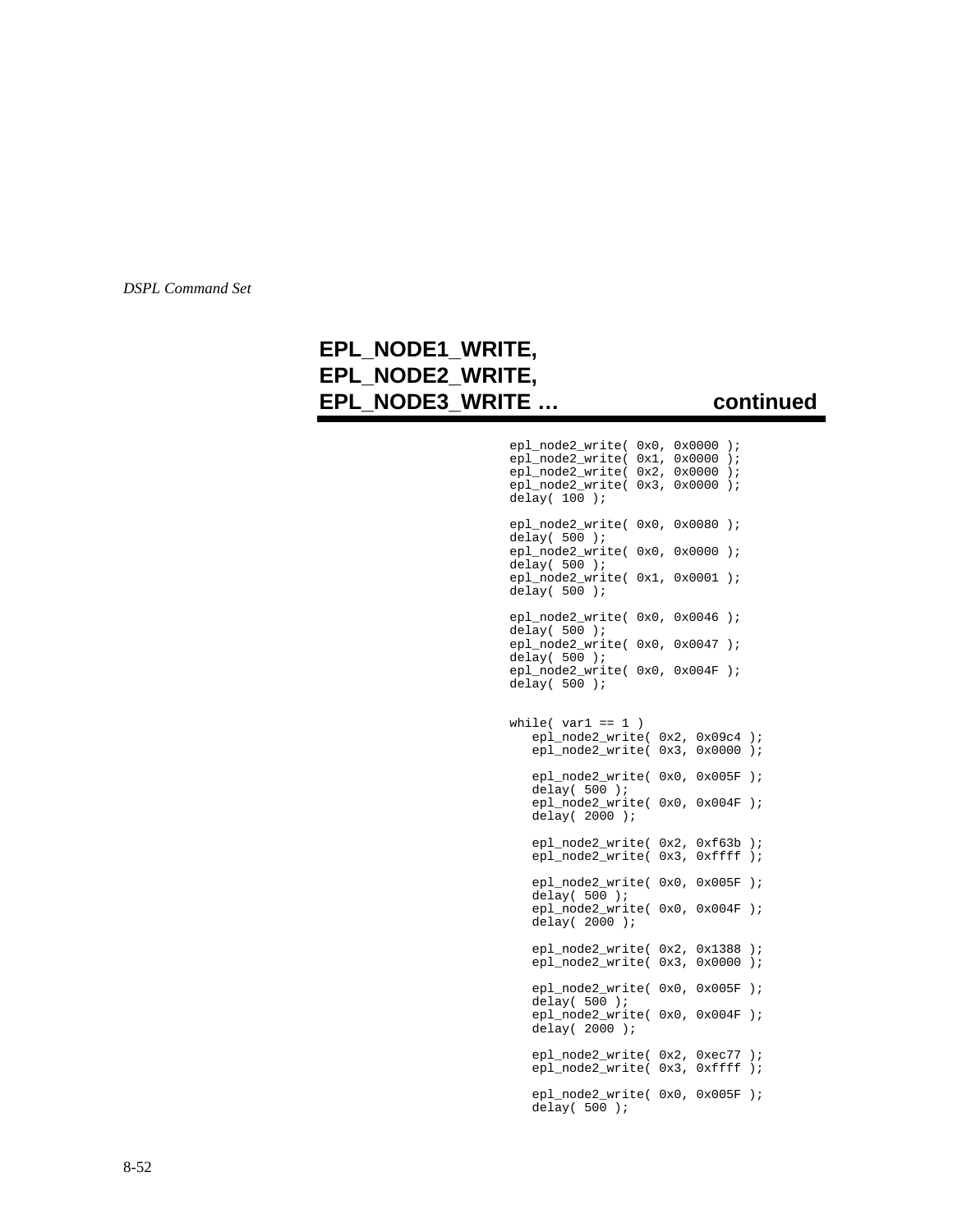### **EPL\_NODE1\_WRITE, EPL\_NODE2\_WRITE, EPL\_NODE3\_WRITE … continued**

| epl_node2_write( 0x0, 0x004F );<br>delay $(2000)$ ; |         |                  |               |
|-----------------------------------------------------|---------|------------------|---------------|
| epl_node2_write(                                    |         | 0x2, 0x2710      | $\,$ ;        |
| epl_node2_write(                                    |         | 0x3, 0x0000      | $)$ ;         |
| epl_node2_write(<br>$delay(500)$ ;                  |         | 0x0.0x005F       | $\rightarrow$ |
| epl_node2_write(<br>delay $(2000)$ ;                |         | $0x0$ , $0x004F$ | $\rightarrow$ |
| epl_node2_write(                                    | $0x2$ , | 0xD8EF           | $\,$ ;        |
| epl node2 write(                                    | $0x3$ , | 0xffff           | $\,$ ;        |
| epl_node2_write(<br>delay( $500$ );                 |         | 0x0, 0x005F      | $\rightarrow$ |
| epl_node2_write(<br>delay $(2000)$ ;                |         | $0x0$ , $0x004F$ | $\rightarrow$ |
| epl_node2_write(                                    |         | $0x2$ , $0x4e20$ | $\,$ ;        |
| epl_node2_write(                                    |         | 0x3, 0x0000      | $)$ ;         |
| epl_node2_write(<br>delay( $500$ );                 |         | 0x0, 0x005F      | $\,$ ;        |
| epl_node2_write(<br>delay $(2000)$ ;                |         | 0x0, 0x004F      | $\,$ ;        |
| epl_node2_write(                                    | $0x2$ , | 0xb1DF           | $\,$ ;        |
| epl_node2_write(                                    | $0x3$ , | 0xffff           | $\,$ ;        |
| epl_node2_write(<br>delay $(500)$ ;                 |         | 0x0, 0x005F      | $\rightarrow$ |
| epl_node2_write(<br>delay $(2000)$ ;<br>wend        |         | 0x0, 0x004F      | $\,$ ;        |

end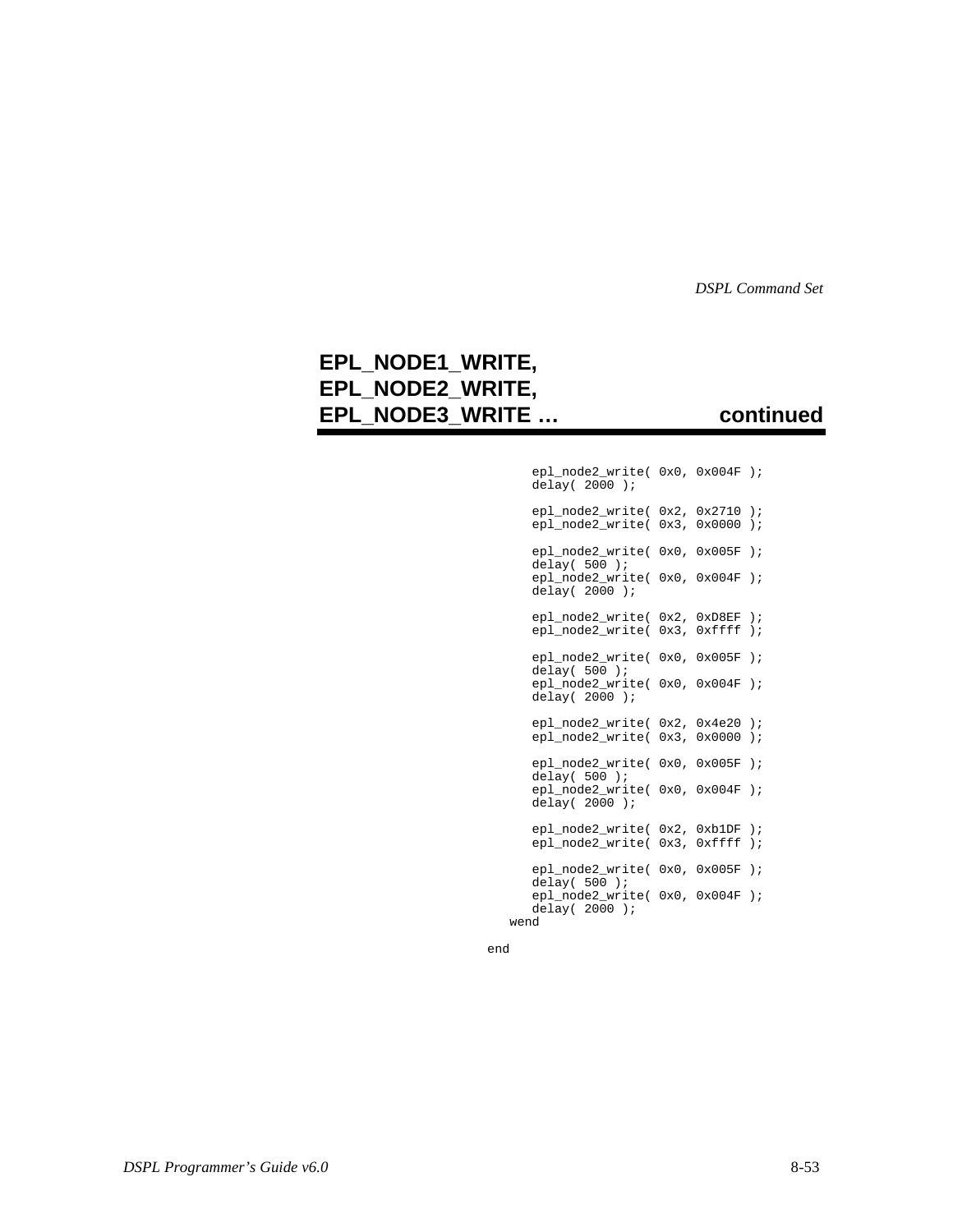### **EPL\_NODE1\_IN0, EPL\_NODE1\_IN1, EPL\_NODE2\_IN0, EPL\_NODE2\_IN1, EPL\_NODE3\_IN0, EPL\_NODE3\_IN1**

- **FUNCTION** Real-time status of a controlled node's 16 bit input words
- **EXECUTION** 200 microseconds
- **USAGE** DSPL (PLC, Motion)
- **DESCRIPTION** Each of these variables will reflect one of the 16 bit words associated with a given controlled node. The meaning of the returned data is specific to the type of controlled node that the data is coming from.

These values may be assigned to DSPL variables, or they may be used in conjunction with logical bitwise operators as part of the following conditional expressions in the DSPL language: IF, WHILE, and WAIT\_UNTIL.

| EPL NODEX INO | A 16-bit value coding the<br>status of a controlled<br>node's inputs 0-15.  |
|---------------|-----------------------------------------------------------------------------|
| EPL NODEX IN1 | A 16-bit value coding the<br>status of a controlled<br>node's inputs 16-31. |
|               |                                                                             |

Also, the numbers "1", "2", and "3" that refer to the specific controlled node are relative to the master. Therefore, if the master is node 4 then EPL\_NODE1\_WRITE will be writing to node 5. If the master is node 8, then EPL\_NODE1\_WRITE will be writing to node 9, etc.

#### **SEE ALSO** EPL\_NODEx\_WRITE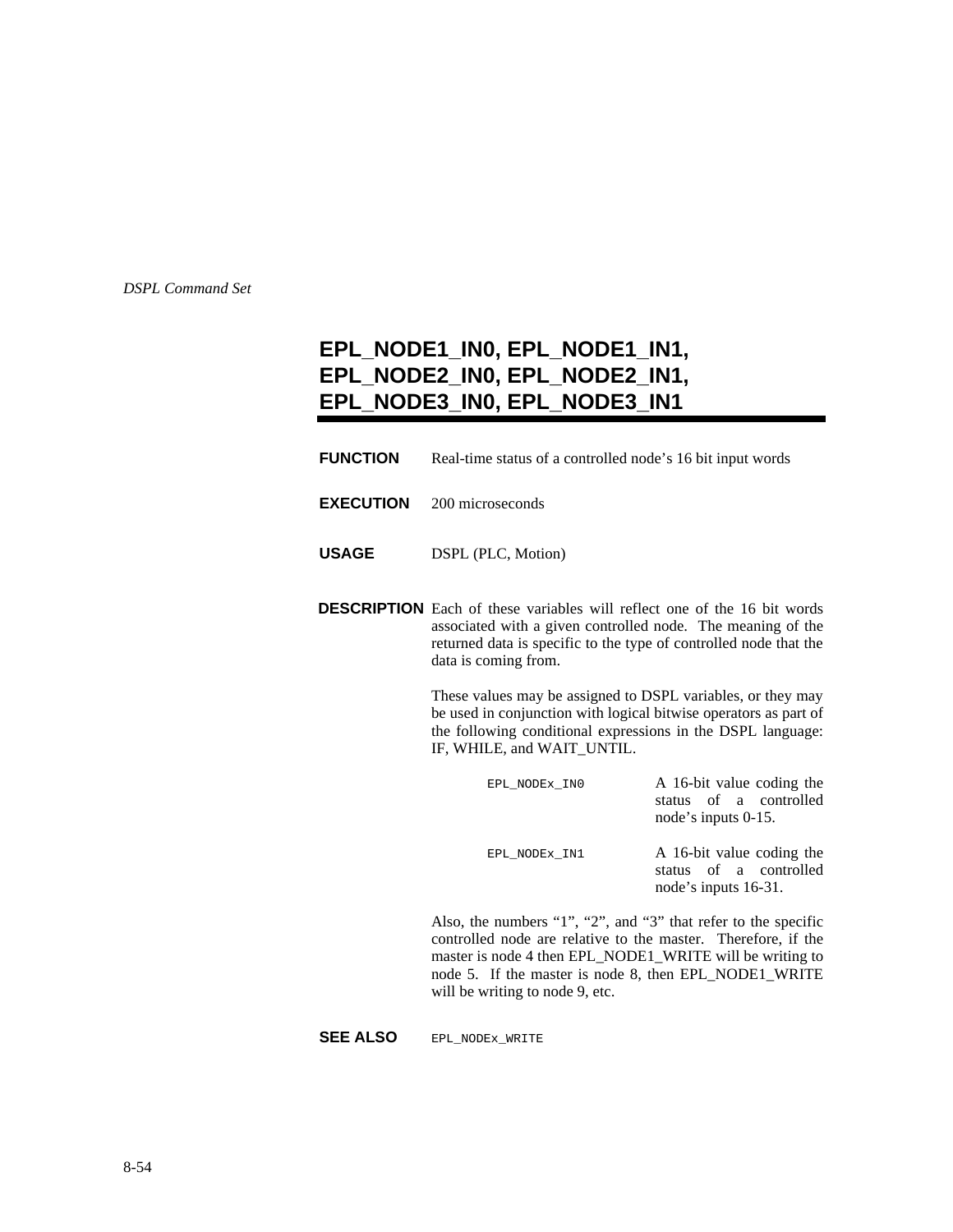### **EPL\_NODE1\_IN0, EPL\_NODE1\_IN1, EPL\_NODE2\_IN0, EPL\_NODE2\_IN1, EPL\_NODE3\_IN0, EPL\_NODE3\_IN1 … continued**

#### **EXAMPLE**

The following DSPL segment holds the program while waiting for controlled node 3's low 16 input bits to be a certain value:

wait\_until(EPL\_NODE3\_IN0 & 0x0001)

The following DSPL segment assigns the contents of controlled node 2's input:

var2low = EPL\_NODE2\_IN0  $var2high = EPL_NODE2_N1$ 

The following DSPL program can blink the lights on a PLC in an EPL network when the PLC is node 1:

```
plc_program:
       run_m_program (my_first)
end
my_first:
var1 = 1;
epl_node1_write( 0x00, 0x0001 );
while( var1 == 1 )
       var2 = epl_node1_in0;
        var3 = epl_node1_in1;
        var4 = var2 & 128;
       if( var2 & 32 )
             var10 = 1;
       else
               var10 = 0;
       endif;
       if( var2 & 64 )
              var11 = 2ielse
               var11 = 0;
       endif;
       if( var2 & 16 )
```